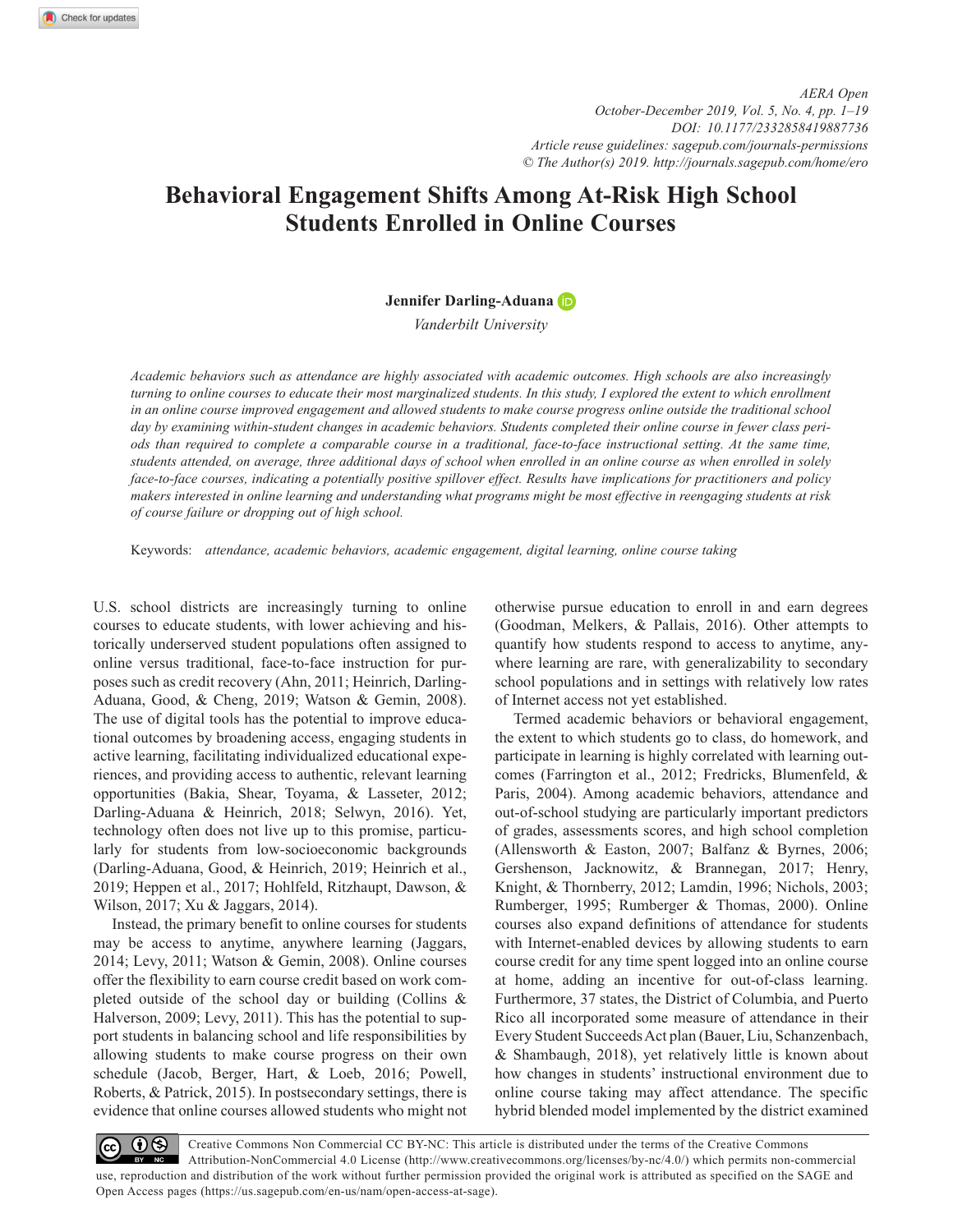in this study that combines in-school computer lab time with remote access outside the school day merits attention, as it may be particularly desirable for districts in light of this recent emphasis on attendance in accountability measures.

Additional work is required to document the prevalence and impact of the out-of-school use of digital resources, which may not be captured by traditional measures of effort and attendance (Darling-Aduana et al., 2019; Heinrich et al., 2019). Furthermore, prior research in the school setting examined in this study identified mixed achievement outcomes associated with online course enrollment depending on factors such as student attendance and out-of-school online course-taking behaviors (Heinrich et al., 2019). Understanding more about these mechanisms can help identify when, why, and under what circumstances online courses may facilitate improved student learning. Jackson (2018) also established that the use of measures beyond test scores, including attendance, improves the predictive power of value-added scores compared with using test score information alone. These findings indicate the need for researchers to examine nontest score as well as test score outcomes when determining program effectiveness.

This study employed a student fixed effect strategy to explore within-student differences over time in academic behaviors when enrolled in online versus fully face-to-face courses. I conducted this analysis using 6 years of longitudinal data from a large, urban school district that enrolled students in online courses primarily for credit recovery. Results have implications for school districts and policy makers interested in the use of online courses by students at risk of dropping out of high school due to poor academic performance and more generally for those interested in designing programs to engage or reengage lower performing students in school. Understanding factors associated with attendance also has practical implications for school districts in states where measures of attendance are used to assess school performance or allocate district funding (Picciano & Seaman, 2009).

# **Prior Research on School Absences and Online Course Taking**

# *School Absences: A Barrier to Educational Access*

School absences are associated with lower assessment scores (Balfanz & Byrnes, 2006; Lamdin, 1996; Nichols, 2003) and a higher risk of dropping out of high school (Henry et al., 2012; Rumberger, 1995; Rumberger & Thomas, 2000). To place these implications in context, students entering high school in Chicago Public Schools with eighth-grade test scores in the lowest national quartile passed more courses than students with test scores in the highest national quartile who attended only 1 week less of school per semester (Allensworth & Easton, 2007). Gottfried (2011) exploited within-family differences in attendance patterns among siblings to provide evidence of a negative association between assessment scores and school absences in Philadelphia School District. After accounting for a family fixed effect, students achieved −0.08 standard deviations lower test scores in reading and −0.10 standard deviations lower test scores in math for each additional day of school absence (Gottfried, 2011). Using value-added models, Gershenson et al. (2017) identified effects of 0.04 and 0.02 of a standard deviation increase in math and reading test scores for each standard deviation decrease in absences.

Researchers have suggested that improving students' educational access through improved attendance may be a powerful lever to reduce current income and race-based achievement gaps, with Gershenson et al. (2017) estimating that reducing low-income student absences by 10 days a school year could reduce the income-based achievement gap by 5% to 10%. Furthermore, the negative ramifications of school absences were amplified (effect size  $[ES] = 0.23$ ) among the approximately 10% to 15% of students nationally demonstrating chronic absenteeism, which is defined as missing 18 days or more of school (out of 180) in a single year (Gottfried, 2014). As 48% of the full sample and 63% of students enrolled in at least one online course missed 10% or more days in a given school year, the potential benefits of increased attendance might be even higher for the students in this study.

# *Behavioral Engagement in Online Courses*

Behavioral engagement, including attendance and out-ofschool learning, is a critical mediator to achievement, particularly in an online course setting where students, versus teachers, dictate how much time students spend logged in and engaged in learning-related activities (Darling-Aduana et al., 2019; Heinrich et al., 2019; Jaggars, 2014; Levy, 2011; Xu & Jaggars, 2014; Yukselturk & Bulut, 2007). Despite evidence that technology use can increase student engagement (Warschauer, 2006; Zhao, Lei, Yan, Lai, & Tan, 2005), the primary study that examined the effects of online course taking on engagement among high school students identified no significant differences in engagement compared with students in a traditional classroom setting (Heppen et al., 2017). In addition to not representing a robust literature, Heppen et al. (2017) relied on self-report measures and focused on cognitive versus behavioral engagement. Furthermore, the study did not specifically examine associations related to anytime, anywhere access, since the online program model was designed to be delivered primarily in a school setting.

Means, Toyama, Murphy, Bakia, and Jones (2009) identified larger learning gains in fully online and hybrid blended instructional settings when access to online content facilitated more time engaged in learning  $(ES = 0.46)$  versus replacing the time that would have otherwise been spent in a traditional classroom ( $ES = 0.19$ ). Online course systems, such as the one examined in this study, might provide a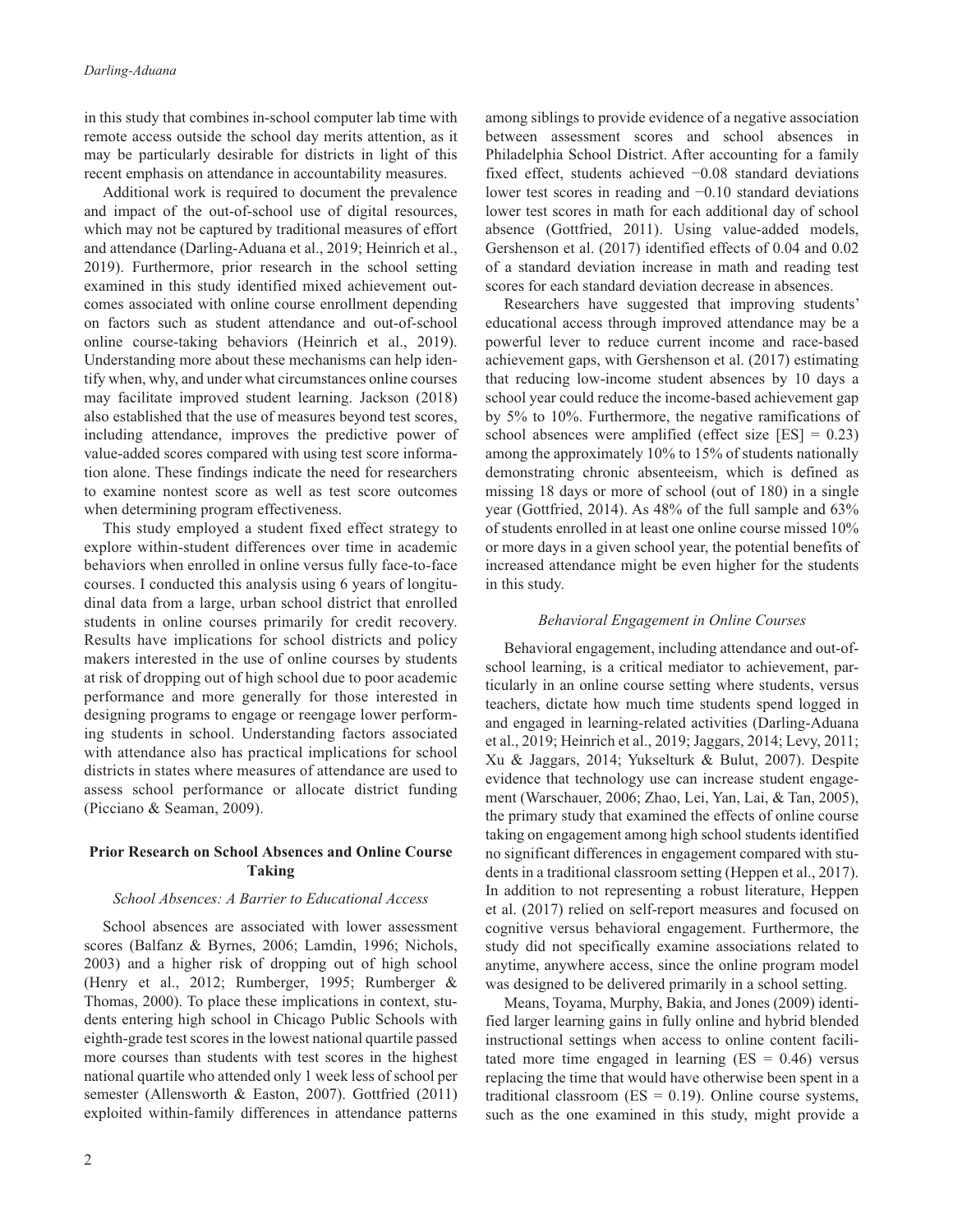mechanism for students to increase the amount of "seat time" but rely on students to initiate any out-of-school learning. Furthermore, individualizing features offered through online courses, such as self-pacing, generally do not cater to the academic and motivational realities of students who have struggled academically in traditional classroom settings (Bambara, Harbour, Davies, & Athey, 2009; Xu & Jaggars, 2014; Yukselturk & Bulut, 2007). The belief that self-pacing will contribute to improved learning assumes student selfregulation and engagement in the online learning processes despite often providing less oversight and accountability to ensure that level of commitment (Heissel, 2016; Jacob et al., 2016; Yukselturk & Bulut, 2007).

## *Theories of Behavioral Engagement: Relevance for Online Courses*

Academic behaviors reflect the amount of effort a student decides to invest in their education (Fredricks et al., 2004). This decision is influenced by a need for competence and the desire for a sense of belonging (Marks, 2000; Newmann, Wehlage, & Lamborn, 1992; Rumberger & Lim, 2008). In the *frustration–self-esteem model*, low prior achievement decreases student self-esteem by not meeting a students' need for competence, resulting in subsequent disengagement from school (Finn, 1989; Rumberger & Lim, 2008). Research demonstrates that academic achievement is the single strongest predictor of dropping out (Battin-Pearson et al., 2000). Student achievement also serves as a mediator for the effects of contextual factors, such as behavioral concerns, friendship with antisocial peers, and socioeconomic status (Battin-Pearson et al., 2000). These findings indicate that academic achievement is not just an outcome but also an important predictor of academic behaviors (Battin-Pearson et al., 2000). Based on this model, participation in online courses may improve student academic behaviors due to early, regular feedback from progress monitoring reports and the lower time commitment required to complete course content.

Students also engage more in activities that provide a sense of belonging, as detailed in the *participation-identification model* (Finn, 1989; Rumberger & Lim, 2008). This model asserts that when students do not participate in school activities, including classroom instruction, they identify less with school and perform at lower levels. Alternatively, positive patterns of participation in school, and with achievement minded peers, may lead to an increased sense of belonging and higher performance (Finn, 1989; Ream & Rumberger, 2008). This theory is consistent with research demonstrating that students with higher absence rates also experience increased school disengagement and alienation (Corville-Smith, Ryan, Adams, & Dalicandro, 1998; Finn, 1989; Newmann, 1981) and that students with more negative attitudes toward school are

more likely to be chronically absent (Gottfried & Gee, 2017). This model suggests that segregating students from the general high school community into computer labs to complete online courses may result in less favorable academic behaviors (Ream & Rumberger, 2008).

#### **Present Study and Research Questions**

This study is part of a larger research project examining the use of online course taking in a large, urban district across multiple years. Prior project findings highlighted disparate educational outcomes by student course-taking behaviors, with students from historically disadvantaged groups more likely to interact with the online course system in a manner that resulted in less desirable academic outcomes (Heinrich et al., 2019). This study was designed to explore an important mediator associated with the differential outcomes observed in previous research. I isolated measures of behavioral engagement that students could control that did not require a minimum level of academic competency. I also prioritized the examination of metrics that incorporated time spent engaging with content outside of school to more explicitly study any changes in behavioral engagement patterns associated with options for anytime, anywhere access.

Many early studies of online learning focused on highperforming student populations (Heissel, 2016) or postsecondary students (Alpert, Couch, & Harmon, 2016; Bettinger, Fox, Loeb, & Taylor, 2017; Joyce, Crockett, Jaeger, Altindag, & O'Connell, 2015; Xu & Jaggars, 2013, 2014). Yet, as technology access has become more prevalent, high school students with academic, behavioral, or social concerns are increasingly assigned to online courses (Ahn, 2011; Heinrich et al., 2019). Students with various levels of academic preparedness and academic engagement require different tools and resources to succeed. Additional research on how student assignment to online courses shapes the educational experiences of these students has important equity implications. Furthermore, results have potential implications for early intervention systems designed to prevent students from dropping out of school (Henry et al., 2012). To address these gaps, I examine the following research questions. To what extent do students who completed more coursework online demonstrate differential rates of behavioral engagement, and by how much do students belonging to marginalized groups benefit differentially from online course enrollment?

## **Method**

I employed a student fixed effect strategy to identify changes in within-student attendance patterns when enrolled in at least one online course. A description of the online course program, data and sample, measures, and empirical strategy follows.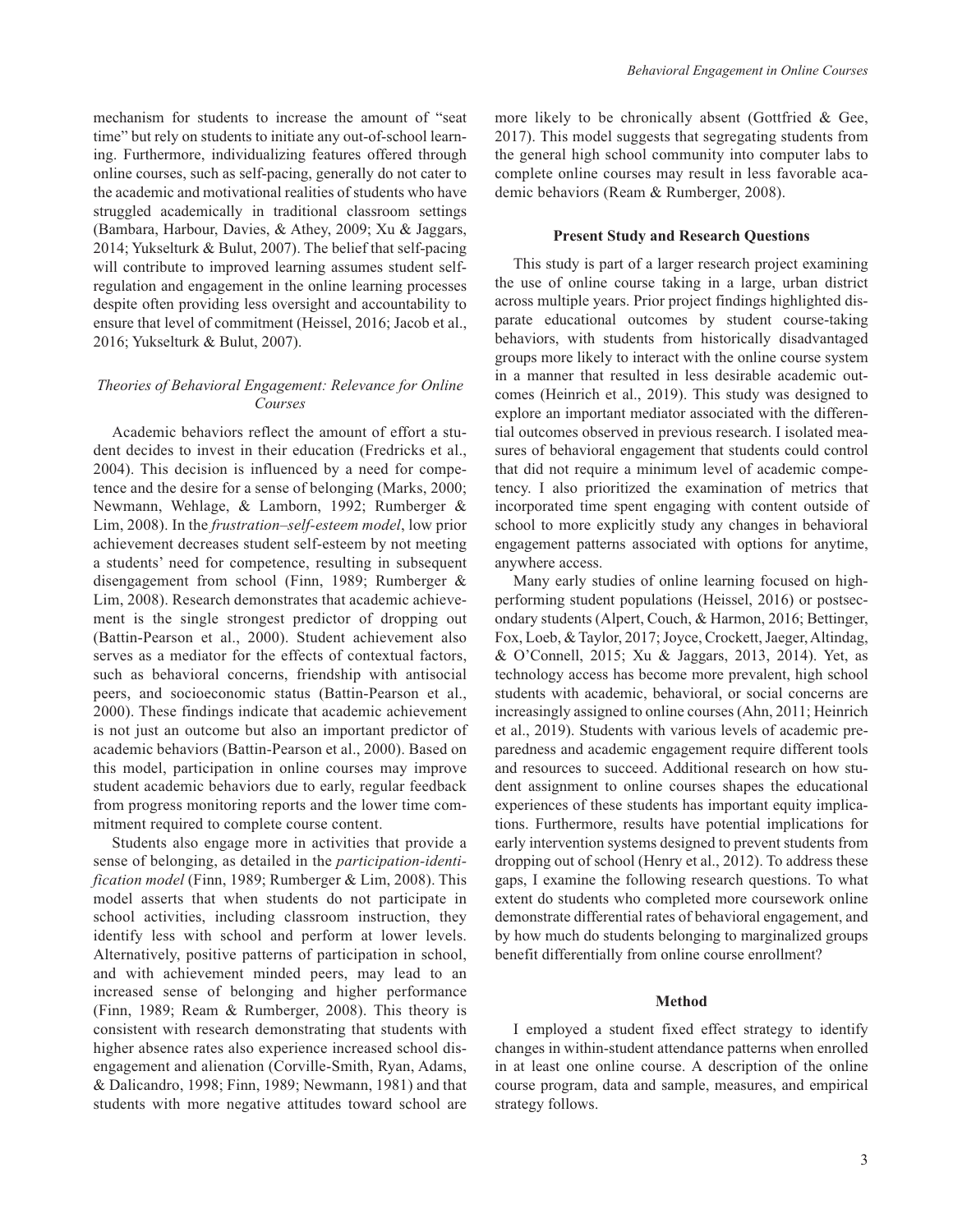#### *Program Description*

The online course vendor studied provides online courses to over 16,000 schools nationwide, including 8 of the 10 largest school districts in the United States. The district that administered the online courses examined in this study uses a hybrid blended learning model (see Christensen, Horn, & Staker, 2013) where students were assigned to complete at least some of their courses during the school day in their regularly assigned school. Students were also able to log in and complete course content at any other time from any Internet-enabled digital device. This type of hybrid blended model is common in traditional schools looking to offer online courses, as the infrastructure to support more radical forms of technology-based learning is often not available (Christensen et al., 2013).

Approximately 300 observations of the physical classrooms and computer labs where students accessed online course content during the school day provided context into the instructional settings. Students had one-to-one access to devices and at least one in-person lab monitor per classroom. In observations, I saw lab monitors encourage students to make progress in the evenings and on weekends by logging into the online course interface from home or a local library. However, teachers also reported in interviews that many students had limited access to out-of-school technology. While some students without a computer and Internet at home completed lessons using their phones or at a library or community center, teachers reported access to both was often limited by mobile data plans and time limit restrictions. These reports are consistent with regional statistics, which indicate as few as half of the students enrolled in online courses may have had access to the Internet at home (Ryan & Lewis, 2017).

# *Data and Sample*

The study relied on administrative data provided by a large, urban school district in the Midwest. Around one quarter of high school students enrolled in at least one online course in a given school year. This rate of online course taking is higher than the national average. Nationally, around 14% of secondary students enroll in at least one online course each year (Gemin, Pape, Vashaw, &Watson, 2015). Data were provided from the 2010–2011 through the 2015– 2016 school years for all 9th- through 12th-grade students. For each student in a given year, there were data on enrollment in online courses, attendance, and sociodemographic variables. Among students enrolled in online courses, I also had information on course-taking behaviors.

In the administrative data provided by the school district, 123,833 student-year cases contained sufficient data for inclusion in the analysis, which represented the approximately 20,000 high school students enrolled in the district each year. However, only 40,910 (33%) of those cases contained data on students who switched to or from online enrollment during the study period and thus were included in the main student fixed effect analysis. This restricted sample contained information on 12,853 unique students compared with the 52,838 unique students represented within the full sample. District administrators indicated that the vast majority of students in the district enrolled in online courses for credit recovery, which provided students a second chance to earn course credit required for high school graduation after previously failing the course. Their assertion is supported by the high rate of prior course failure among online course takers. Within the analytic sample, 89% of switchers (students in the restricted sample) failed at least one course before online enrollment, as shown in Table 1.

Students within the restricted sample attended 63 unique school settings. In a year, anywhere from 0% to 93% of all students in a school enrolled in at least one online course. Alternative schools often enrolled a larger proportion of their student population, while schools serving students identified as gifted and talented enrolled a smaller proportion. Within schools, there were changes in the course-taking rate of over 50% and by hundreds of students from year to year. Changes in staffing, school programming, or administrator priorities explained some of this variation. The ease with which students could opt in or out of taking an online course also varied by school. However, the program administrator reported that very few students offered the option to take a course online opted out, as the traditional, face-to-face course required a full semester to complete, whereas students could complete the online course more quickly (Email, February 28, 2018).

Among cases in the restricted sample, 85% represented a student who qualified for free or reduced-price lunch (FRL), 68% of cases represented a student who identified as Black, and 21% of cases represented a student who identified as Hispanic (see Table 1). These demographic characteristics aligned with district averages with the exception of a larger percentage of students who qualified for FRL or who identified as Black enrolled in online courses than in the general student population. When examining descriptive statistics among only students who failed at least one course pretreatment (refer to Appendix Table A1), characteristics for students in the restricted sample remained qualitatively similar, while characteristics for students who never enrolled in an online course became more comparable to students in the restricted sample.

## *Measures of Behavioral Engagement*

To examine by how much behavioral engagement patterns changed when a student enrolled in an online course, I measured student engagement using several methods, including the district-reported days of school attended and the number of class sessions attended. I also provided supplemental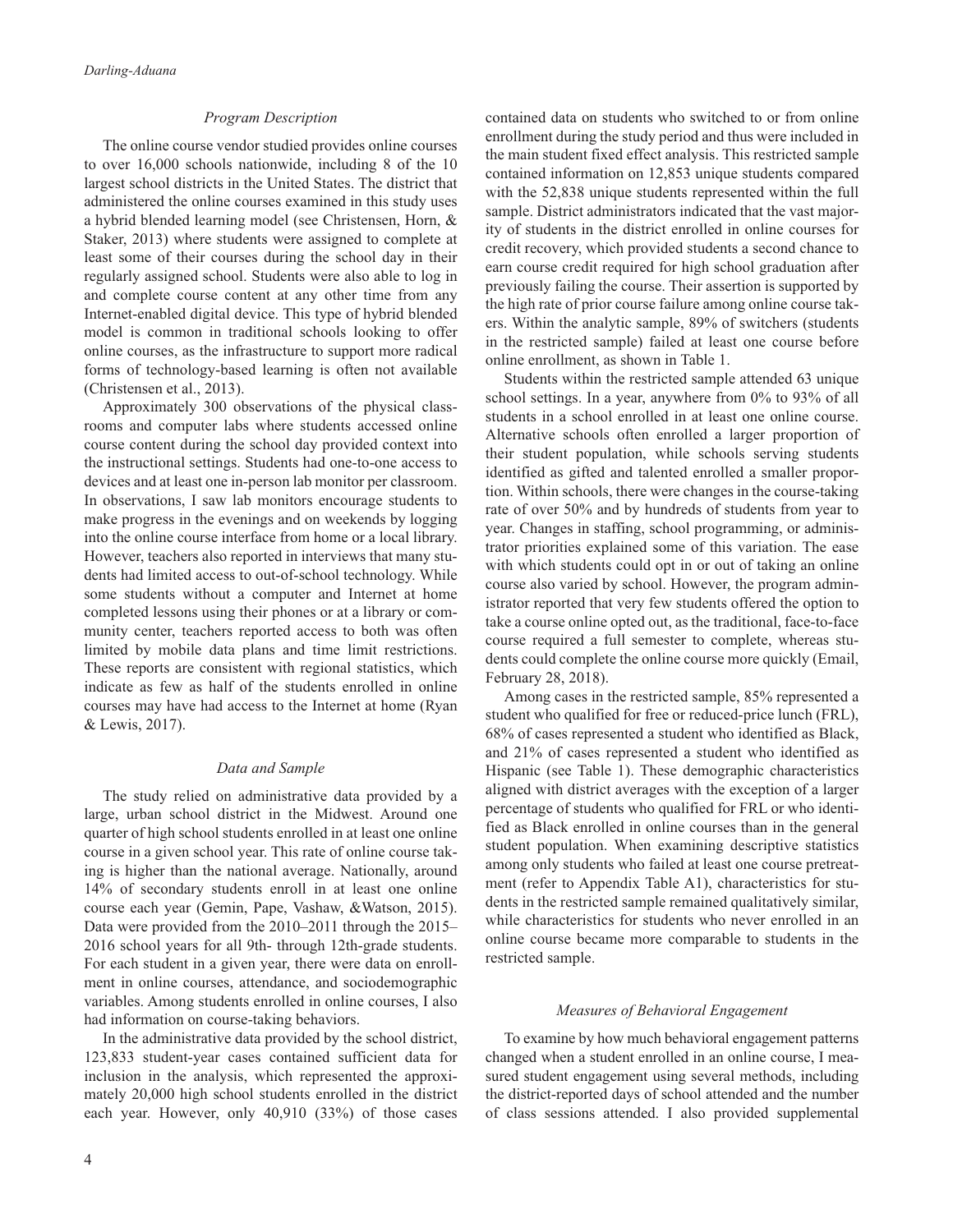TABLE 1 *Sample Characteristics and Dependent Variables by Enrollment in an Online Course*

|                                        | <b>Descriptive Statistics</b> |           | t-Test Compared With Switchers |                |                 |
|----------------------------------------|-------------------------------|-----------|--------------------------------|----------------|-----------------|
|                                        | Never Enrolled                | Switchers | Always Enrolled                | Never Enrolled | Always Enrolled |
| Free/reduced-price lunch               | 0.75                          | 0.85      | 0.80                           | $-40.53$       | $-7.82$         |
|                                        | (0.43)                        | (0.36)    | (0.41)                         |                |                 |
| Special education                      | 0.24                          | 0.24      | 0.18                           | 0.77           | $-7.21$         |
|                                        | (0.43)                        | (0.43)    | (0.39)                         |                |                 |
| English language learner               | 0.07                          | 0.07      | 0.03                           | 3.26           | $-8.80$         |
|                                        | (0.26)                        | (0.25)    | (0.16)                         |                |                 |
| Student race: Black                    | 0.57                          | 0.68      | 0.72                           | $-34.52$       | 5.18            |
|                                        | (0.50)                        | (0.47)    | (0.45)                         |                |                 |
| Student ethnicity: Hispanic            | 0.20                          | 0.21      | 0.15                           | $-2.44$        | $-7.98$         |
|                                        | (0.40)                        | (0.41)    | (0.36)                         |                |                 |
| Failed one or more course pretreatment | 0.57                          | 0.89      | 0.90                           | $-96.32$       | 0.29            |
|                                        | (0.50)                        | (0.31)    | (0.30)                         |                |                 |
| Number of courses failed pretreatment  | 1.13                          | 2.42      | 2.42                           | $-91.78$       | $-0.01$         |
|                                        | (1.67)                        | (1.92)    | (1.67)                         |                |                 |
| Days attended                          | 149.84                        | 139.12    | 138.99                         | 46.72          | $-0.19$         |
|                                        | (37.70)                       | (37.77)   | (36.61)                        |                |                 |
| Sessions a year logged                 | 149.84                        | 113.38    | 68.86                          | 121.18         | $-35.19$        |
|                                        | (37.70)                       | (66.75)   | (75.67)                        |                |                 |
| Hours in class annually                | 99.89                         | 94.73     | 96.16                          | 14.03          | 0.742           |
|                                        | (25.13)                       | (97.87)   | (149.74)                       |                |                 |
| $\overline{N}$                         | 79,873                        | 40,910    | 3,050                          |                |                 |

*Note*. Standard deviations in parentheses.

analyses examining the number of hours students spent in class (refer to Appendix B for additional information). The equations and assumptions employed in the calculation of each measure are summarized in Table 2. Importantly, in the calculation of sessions logged, only online course-taking information was used for online course takers. The examination of sessions in addition to days attended allowed for the incorporation of the number of sessions attended in online courses outside the traditional school day. In a traditional, face-to-face class the number of class sessions attended was equivalent to the days of school attended. In contrast, a student enrolled in an online course might log into the system in the evenings or on the weekends, meaning more than one session might be logged in a single day and more than five sessions might be logged in a single week. Importantly, students could also log into their online course even if they did not attend school on a given day.

# *Empirical Strategy*

I coded all students enrolled in at least one online course in a given school year as having participated in an online course. This definition does not require students to complete any content in the course, although they must have created (or have created for them) a login. I then compared within-student changes in attendance between years when a student was enrolled in at least one online course versus when the student enrolled solely in traditional, face-to-face courses. By employing this quasi-experimental design, I compared pre- and postattendance and behavioral patterns among students who switched to or from enrollment in at least one online course to the pre- and postpatterns for the same student.

To implement the student fixed effect approach, I estimated the impact of enrollment in an online course on behavioral engagement using equation 1 (labeled *Full Model* in tables). The student fixed effect  $(\alpha_i)$  allowed for the calculation of a separate intercept for each student.

$$
y_{isgt} = \alpha_i + \beta_1 \text{online}_{isgt} + X_{\text{isgt}} \beta + \delta_{\text{sgt}} + \varepsilon_{\text{isgt}} \tag{1}
$$

I estimated the model separately for each dependent variable *y* for each student *i* enrolled in school *s* in grade *g* during year *t. Online* represented a binary variable indicating whether the student was enrolled in at least one online course in a given year. The model included a school-by-year-bygrade fixed effect  $(\delta_{\text{sgt}})$ , which controlled for all unobserved as well as observed differences at the school level. This fixed effect also controlled for grade-level differences in online course enrollment and attendance and a negative attendance trend observed over the data collection period. The inclusion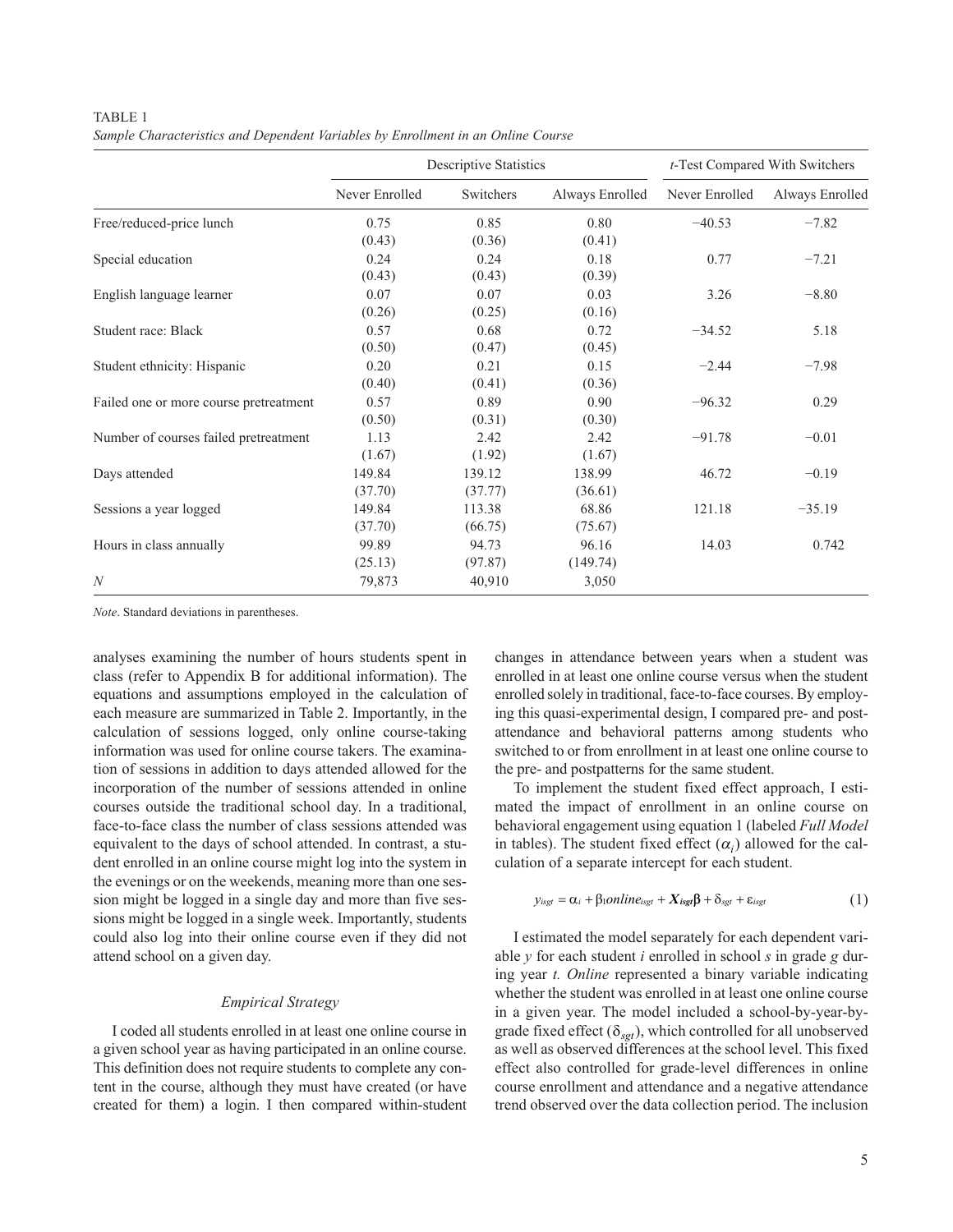TABLE 2 *Dependent Variable Calculations*

| Measure                | Equation $(s)$                                                                                                                                                                                                        | Assumption(s)                                                                                                                                                                                                                                                              |
|------------------------|-----------------------------------------------------------------------------------------------------------------------------------------------------------------------------------------------------------------------|----------------------------------------------------------------------------------------------------------------------------------------------------------------------------------------------------------------------------------------------------------------------------|
| Days attended          | $v = 180$ – days absent                                                                                                                                                                                               | Information on absences provided in district<br>administrative data was accurate.<br>All schools in the sample scheduled the state-mandated<br>180 days of school.                                                                                                         |
| Sessions a year logged | Online course takers: $v = average$<br>number of sessions logged across<br>all online courses completed<br>during the school year $\times$ 2<br>Not enrolled in any online courses:<br>$v = 180 - \text{days absent}$ | Information on sessions logged provided in vendor<br>data was accurate.<br>Each online course replaced one semester of<br>instruction, with year-long courses requiring the<br>completion of two online courses.<br>Equations also depend on the assumptions listed above. |

of the school-by-year-by-grade fixed effect should also minimize bias associated with differences in the quality and quantity of online courses offered to students at each grade level by each school within a given year. Lastly, I included a vector of current student characteristics  $(X_{\text{isgt}})$ . The vector of student characteristics included student-level indicators in a given year for English language learner, FRL, special education, and grade repeater status. Many of these were timeinvariant and thus excluded from the model for a given student. However, for those students whose English language learner or repeater status varied, for instance, this was valuable information to incorporate into the model. I estimated similar models without controls (labeled *Fixed Effects* in tables) and with a year and grade fixed effect instead of a school-by-year-by-grade fixed effect as robustness checks (labeled *Base Model* in tables). All student fixed effect analyses included standard errors clustered at the student level.

In addition to estimating an average treatment effect, I examined shifts in attendance behaviors among students with various levels of exposure. Specifically, I compared the estimates of students enrolled in one versus two online courses and students enrolled in an online course for 1, 2, or 3 years. I also explored whether there was evidence of heterogeneous treatment effects at the student level by race/ethnicity and gender as well as for students identified as chronically absent, qualifying for FRL, and with pretreatment course failure. Next, I examined differences at the school level by school type and achievement group based on average school-level math and reading standardized test scores.

Lastly, I conducted several validity checks, including a comparison of intent-to-treat (ITT) versus treatment-onthe-treated (TOT) estimates. I examined concerns related to generalizability to the larger sample and the extent to which the student fixed effect controlled for relevant fixed and nonfixed student-level characteristics. I also tested the strict exogeneity assumption, examined whether there was evidence of regression to the mean, and examined the influence of outliers. Refer to Appendix C for more

6

information on the methods employed and findings from these supplemental analyses.

#### **Results**

On average, students enrolled in at least one online course attended 2 to 3 more days of school a year than in years not enrolled in an online course, as presented in Table 3. Prior to controlling for school-by-year-by-grade fixed effects and student covariates, students attended 2.45 more days of school during the year(s) in which they enrolled in an online course. The inclusion of school-by-year-by-grade fixed effects resulted in a qualitatively similar estimate of 3.14 days, which increased to 3.32 days when student covariates were accounted for. The consistent attendance estimates observed across model specifications demonstrated that it was unlikely that the identified estimates were due to a spurious correlation introduced by a confounding variable.

Across all three model specifications, students logged 63 fewer sessions online than face-to-face sessions attended in years that they did not enroll in an online course. This finding was consistent with the goal of online instruction in the district to allow students to complete courses more quickly than possible within a traditional, face-to-face setting. Minimal variation in estimates between models presented in Table 3 indicated that these results were also robust to alternative specifications. As a result, subsequent tables only report estimates from the model that controls for student and schoolby-year-by-grade fixed effects as well as vectors for student and school characteristics.

#### *Dosage*

Attendance patterns varied by exposure, as shown in Table 4. Specifically, the increase in days of school attended appeared almost entirely realized by students enrolled in two or more courses, although these students also logged fewer sessions. I chose not to examine more than two courses at a time separately, as in some schools and years students were only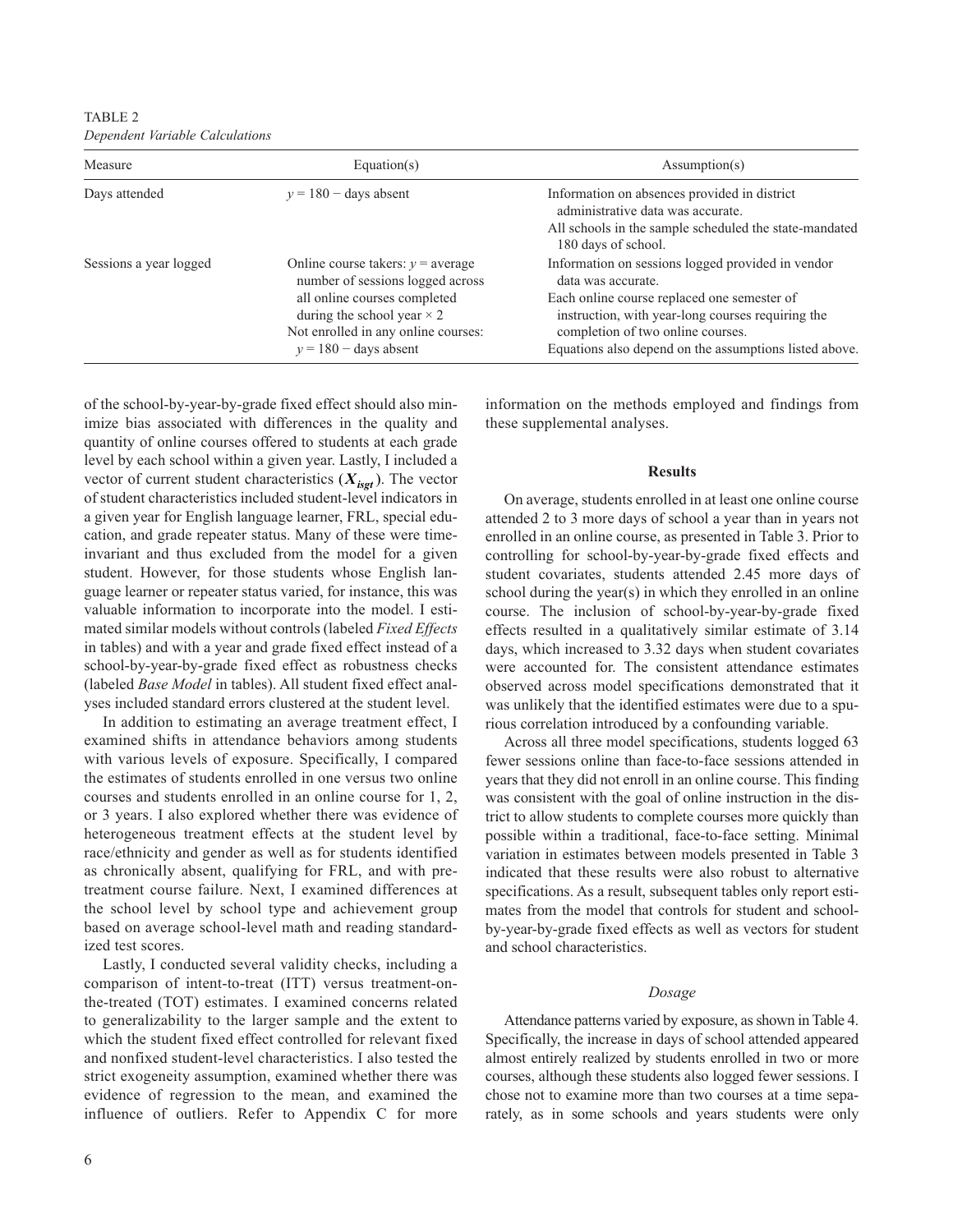TABLE<sub>3</sub>

| Attendance Shifts Among Students Enrolled in an Online Course |  |  |  |  |
|---------------------------------------------------------------|--|--|--|--|
|                                                               |  |  |  |  |

|                                            | Base Model  | <b>Fixed Effects</b> | <b>Full Model</b> |
|--------------------------------------------|-------------|----------------------|-------------------|
| Days attended (out of 180)                 |             |                      |                   |
| Current Online Student                     | $2.45***$   | $3.14***$            | $3.32***$         |
|                                            | (0.32)      | (0.34)               | (0.34)            |
| Adjusted $R^2$                             | 0.08        | 0.19                 | 0.19              |
| Sessions a year logged (vs. days per year) |             |                      |                   |
| Current online student                     | $-63.06***$ | $-62.98***$          | $-63.09***$       |
|                                            | (0.68)      | (0.74)               | (0.74)            |
| Adjusted $R^2$                             | 0.32        | 0.38                 | 0.38              |

*Note*. Each cell summarizes estimates from a separate model. Results are based on 40,910 observations. Standard errors (in parentheses) were clustered at the student level.

 $*_{p}$  < .10.  $*_{p}$  < .05.  $*_{p}$  < .01.

## TABLE 4

*Attendance Shifts by Online Course Exposure*

|                                                 | $\boldsymbol{N}$ | Days Attended | Sessions Logged |
|-------------------------------------------------|------------------|---------------|-----------------|
| Number of online courses                        |                  |               |                 |
| Enrolled in one online course                   | 19,660           | $1.26***$     | $-57.63***$     |
|                                                 |                  | (0.44)        | (1.15)          |
| Enrolled in two or more online courses          | 21,250           | $5.33***$     | $-67.54***$     |
|                                                 |                  | (0.55)        | (0.98)          |
| Years enrolled in online course                 |                  |               |                 |
| Enrolled 1 year in online course $(s)$          | 26,687           | $3.57***$     | $-64.36***$     |
|                                                 |                  | (0.42)        | (0.93)          |
| Enrolled 2 years in online course $(s)$         | 11,132           | $3.14***$     | $-61.22***$     |
|                                                 |                  | (0.69)        | (1.50)          |
| Enrolled 3 or more years in online course $(s)$ | 3,091            | $2.56*$       | $-69.35***$     |
|                                                 |                  | (1.43)        | (2.97)          |

*Note*. Each row summarizes estimates from a separate model limited to the subsample indicated. Estimates were produced from the full model specification. Standard errors (in parentheses) were clustered at the student level.

 $**p* < .10.$   $**p* < .05.$   $**p* < .01.$ 

allowed to enroll in up to two online courses at a time. Therefore, I was concerned that an examination of enrollment of three or more courses separately from enrollment in two courses might inadvertently attribute the success of students who completed a course (and thus were permitted to move on to a third course) as more positive benefits associated with enrolling in more courses. I identified few practical differences by the number of years in which a student enrolled in an online course. There was an inconsistent relationship between sessions logged and the number of years enrolled online, with students enrolled 1 year logging an average of 64 fewer sessions compared with 61 and 69 fewer sessions logged when students enrolled for 2 and 3 years, respectively.

## *Heterogeneity*

Attendance patterns also varied by pretreatment student characteristics, as demonstrated in Table 5. The increase in days of school attended was entirely realized by students identified as chronically absent, students who qualified for FRL, and students who failed more than two courses a year before enrolling online. Additionally, students who repeated one or more grades attended an average of 9.03 more days of school in years when they enrolled in at least one online course. The number of sessions logged by these more at-risk student populations also decreased less when enrolled in an online course than among their relatively more advantaged peers. In particular, the gains observed by students who qualified for FRL indicated that concerns regarding a potential lack of Internet access at home did not appear to limit these students' progress. In contrast, there was little notable variation in the days of school attended or sessions logged by student gender or race/ethnicity.

Lastly, I examined differences in student attendance and behavioral engagement by school characteristics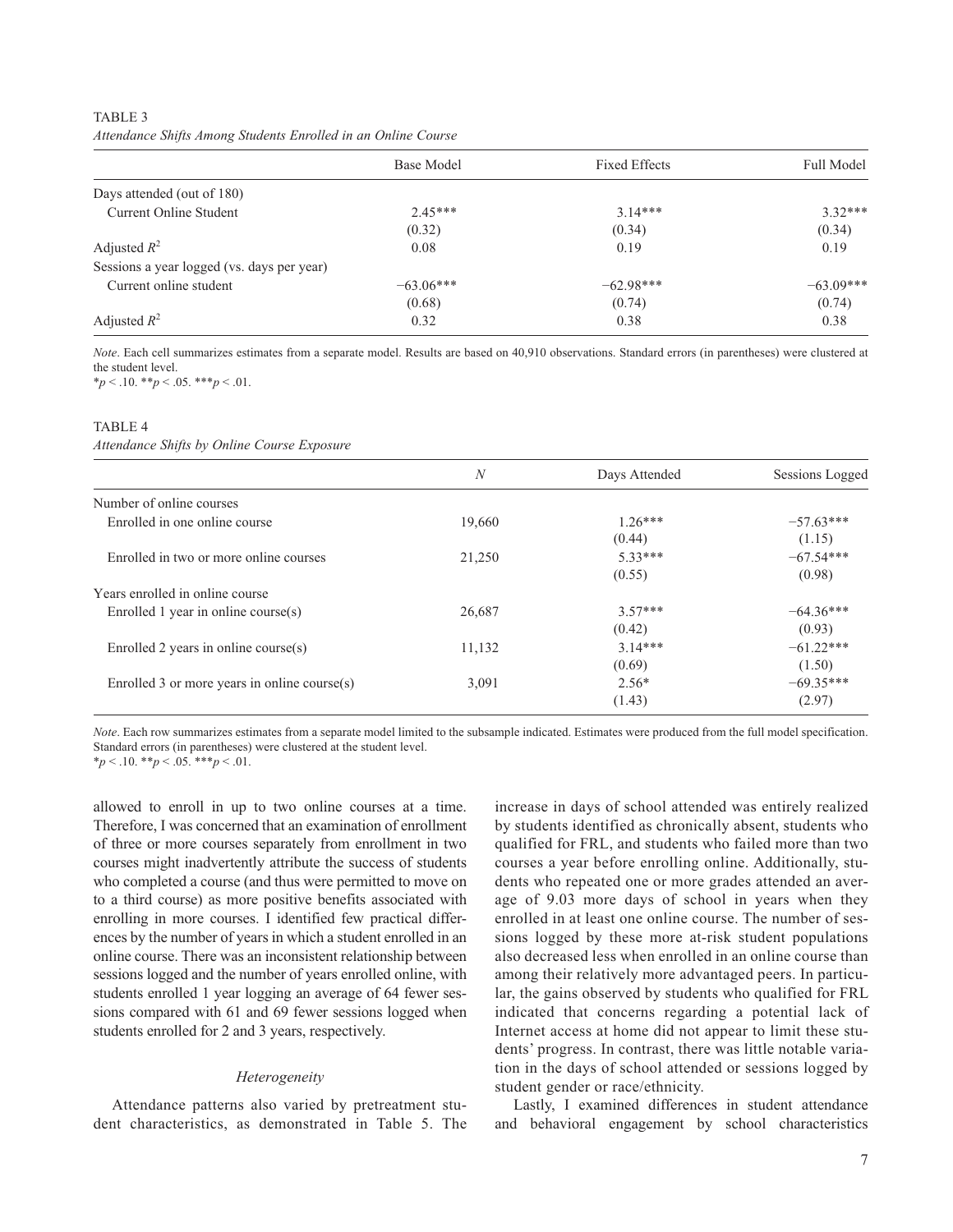TABLE 5

*Attendance Shifts by Pretreatment Student Characteristics*

|                                                          | $\cal N$ | Days Attended | <b>Sessions Logged</b> |
|----------------------------------------------------------|----------|---------------|------------------------|
| Chronically absent pretreatment                          |          |               |                        |
| Chronically absent                                       | 18,213   | $6.75***$     | $-50.36***$            |
|                                                          |          | (0.70)        | (1.18)                 |
| Not chronically absent                                   | 11,112   | $-0.60$       | $-65.68***$            |
|                                                          |          | (0.48)        | (1.76)                 |
| Free/reduced lunch status                                |          |               |                        |
| Qualify for free/reduced lunch                           | 34,536   | $3.56***$     | $-63.02***$            |
|                                                          |          | (0.38)        | (0.81)                 |
| Do not qualify for free/reduced lunch                    | 6,374    | $-0.60$       | $-69.63***$            |
|                                                          |          | (0.90)        | (2.84)                 |
| Gender                                                   |          |               |                        |
| Male                                                     | 21,941   | $3.54***$     | $-65.44***$            |
|                                                          |          | (0.48)        | (1.00)                 |
| Female                                                   | 18,969   | 2.99***       | $-59.93***$            |
|                                                          |          | (0.50)        | (1.14)                 |
| Race/ethnicity                                           |          |               |                        |
| Black                                                    | 28,113   | $3.32***$     | $-63.82***$            |
|                                                          |          | (0.42)        | (0.88)                 |
| Hispanic                                                 | 8,160    | $3.57***$     | $-62.03***$            |
|                                                          |          | (0.79)        | (1.74)                 |
| White                                                    | 3,225    | $2.79**$      | $-64.38***$            |
|                                                          |          | (1.21)        | (3.46)                 |
| Repeated one or more grades                              |          |               |                        |
| Repeated                                                 | 8,020    | $9.03***$     | $-38.99***$            |
|                                                          |          | (1.90)        | (2.72)                 |
| Never repeated                                           | 32,890   | $2.28***$     | $-66.59***$            |
|                                                          |          | (0.37)        | (0.90)                 |
| Mean courses failed pretreatment                         |          |               |                        |
| No courses failed                                        | 3,052    | $-1.04$       | $-67.97***$            |
|                                                          |          | (0.96)        | (4.35)                 |
| First quintile (between 0 and 1 courses)                 | 4,422    | $-0.20$       | $-58.91***$            |
|                                                          |          | (0.85)        | (3.00)                 |
| Second quintile $(1 to < 2 \text{ courses})$             | 5,505    | $-0.14$       | $-59.06***$            |
|                                                          |          | (0.88)        | (2.60)                 |
| Third quintile $(2 \text{ to } < 3 \text{ courses})$     | 5,129    | $2.49**$      | $-56.95***$            |
|                                                          |          | (1.13)        | (2.37)                 |
| Fourth quintile $(3 \text{ to } < 4.25 \text{ courses})$ | 5,383    | $6.25***$     | $-52.33***$            |
|                                                          |          | (1.34)        | (2.53)                 |
| Fifth quintile (4.25+ courses)                           | 5,321    | 14.91***      | $-40.91***$            |
|                                                          |          | (1.54)        | (2.20)                 |

*Note*. Grade-level models excluded grade fixed effects. Each row summarizes estimates from a separate model limited to the subsample indicated. Estimates were produced from the full model specification. Standard errors (in parentheses) were clustered at the student level.  $**p* < .10.$   $**p* < .05.$   $**p* < .01.$ 

(Table 6). Students enrolled in an alternative school attended 3.62 more days of school in years when enrolled online compared with the qualitatively similar 3.10 more days of schools attended among students enrolled in another type of school. Despite similar attendance trends, students enrolled in alternative schools logged more online sessions (−57 vs. −62) than students not enrolled in an alternative school. I

also examined patterns by schools in the top, middle, and bottom third of school-level math and reading standardized test scores. Consistent with patterns observed among students from more advantaged backgrounds and with higher levels of prior achievement, students attending schools in the top third of schools logged fewer sessions (−76 vs. −57 to  $-58$ ).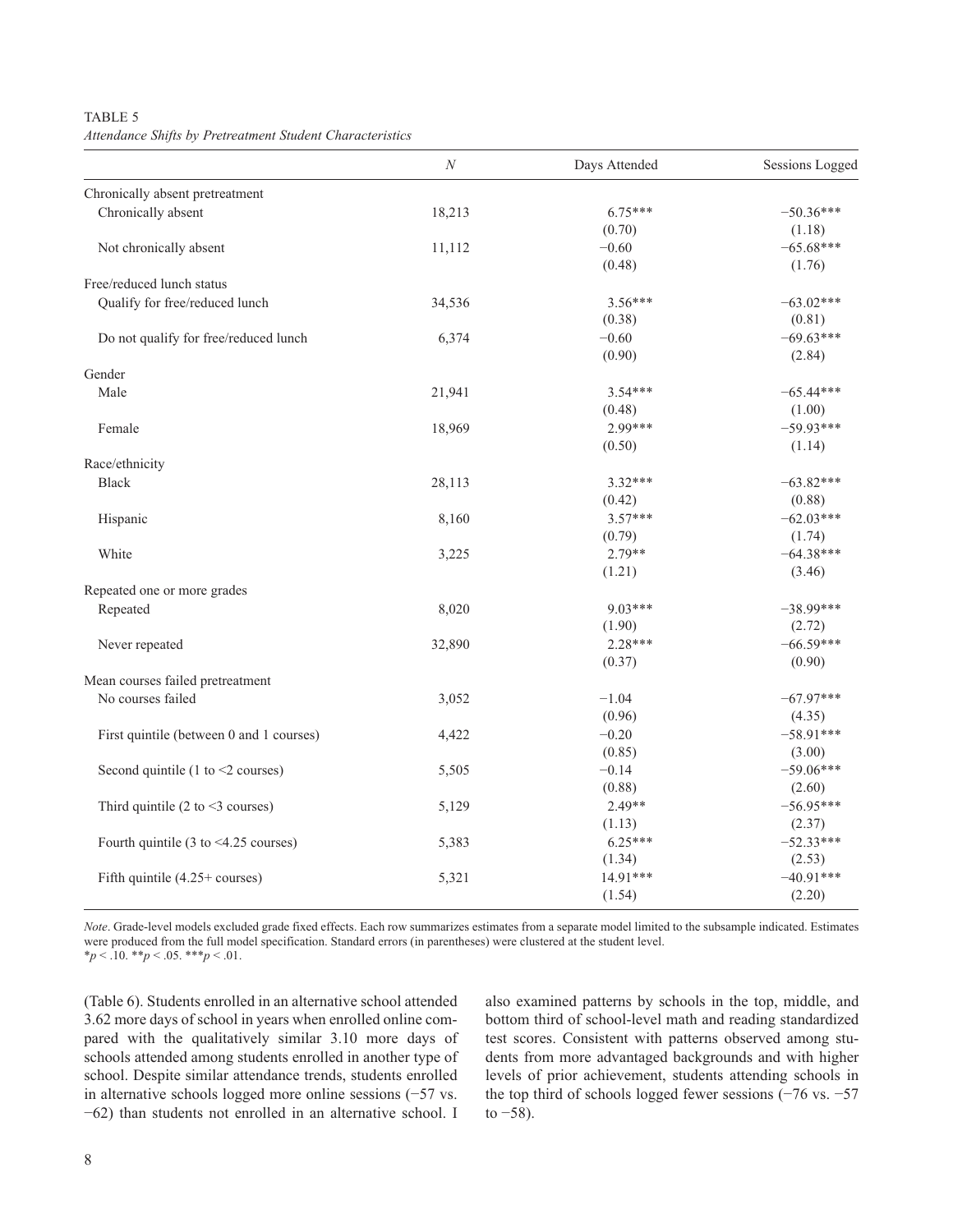|                                       | $\boldsymbol{N}$ | Days Attended | Sessions Logged |
|---------------------------------------|------------------|---------------|-----------------|
| School type                           |                  |               |                 |
| Alternative school                    | 3,569            | $3.62*$       | $-57.12***$     |
|                                       |                  | (1.90)        | (3.31)          |
| Not alternative school                | 33,323           | $3.10***$     | $-61.84***$     |
|                                       |                  | (0.36)        | (0.83)          |
| School level math/reading test scores |                  |               |                 |
| Top third                             | 9,621            | $-0.94**$     | $-75.80***$     |
|                                       |                  | (0.42)        | (1.81)          |
| Middle third                          | 14,065           | $2.72***$     | $-56.55***$     |
|                                       |                  | (0.68)        | (1.46)          |
| Bottom third                          | 17,218           | $4.96***$     | $-58.53***$     |
|                                       |                  | (0.65)        | (1.24)          |

TABLE 6 *Attendance Shifts by School Characteristics*

*Note*. Each row summarizes estimates from a separate model limited to the subsample indicated. Estimates were produced from the full model specification. Standard errors (in parentheses) were clustered at the student level.  $*_p$  < .10.  $*_p$  < .05.  $**_p$  < .01.

#### **Discussion**

#### *Limitations*

The results presented in this study represent associations between online course taking and attendance. However, the fixed effect strategy employed can produce plausibly causal estimates when key assumptions, such as the strict exogeneity and homogeneity assumptions, are met. I demonstrated in Appendix C that the main models met these assumptions and that there was no evidence of a pretreatment dip or regression to the mean. Furthermore, while prior research linked attendance and out-of-school studying to short- and longterm student outcomes (Allensworth & Easton, 2007; Heinrich et al., 2019), this study did not establish whether the behavioral engagement patterns observed translated into improved academic outcomes.

The measures examined in this study also failed to distinguish between students actively interacting with course content and those, for instance, running a lecture-based video in the background while talking with friends. These challenges in measuring instructional time (vs. time at school) were also present in students enrolled in solely traditional, face-to-face courses, since the measures used only captured time in school versus time spent engaging in learning. For instance, I was unable to distinguish between a student who actively engaged in learning activities in a traditional, face-to-face classroom and a student who attended the same classes but did not listen to the instructor or complete course activities. Thus, in both online and traditional, face-to-face contexts, the behavioral engagement measures represent a precondition to learning but not necessarily that learning occurred.

Similarly, the use of the days of school attended metric did not guarantee that a student attended all class periods during the school day. Furthermore, students enrolled in a traditional, face-to-face course might have engaged in educational activities outside of the school day. However, I was not able to measure time devoted to those activities for students not enrolled in an online course. I was also unable to calculate estimates for students with only 1 year of data or who will in the future enroll in an online course outside the 6 years of data provided by the district. Lastly, I lacked information on the 7% of student-year observations where the student had not graduated and did not appear in subsequent years of data. Two percent of total cases represented instances where students were not enrolled in an online course in the year prior to the attrition, whereas an additional 5% of total cases represented instances where students were enrolled online in the year prior. Likely these students either dropped out or transferred to another school district. The attrition observed in these cases prevented the estimated models from fully accounting for all changes in attendance behaviors associated with online course taking. Despite these measurement limitations, estimates capture an important precondition to learning—school attendance and online sessions logged. Future studies could improve on these estimates by capturing and accounting for the quality of student interactions with course content and information on out-ofschool time spent engaging with learning materials for students enrolled in only face-to-face courses.

Lastly, the student fixed effect analysis did not identify the mechanisms through which online course taking might be associated with more days of school attended. Future research should clarify any processes through which the observed behavioral engagement patterns shifted among the high school students enrolled in online instruction. Possible mechanisms include improved self-confidence through regular, formative feedback, clearly communicated expectations, and short, modularized lessons (Finn, 1989; Rumberger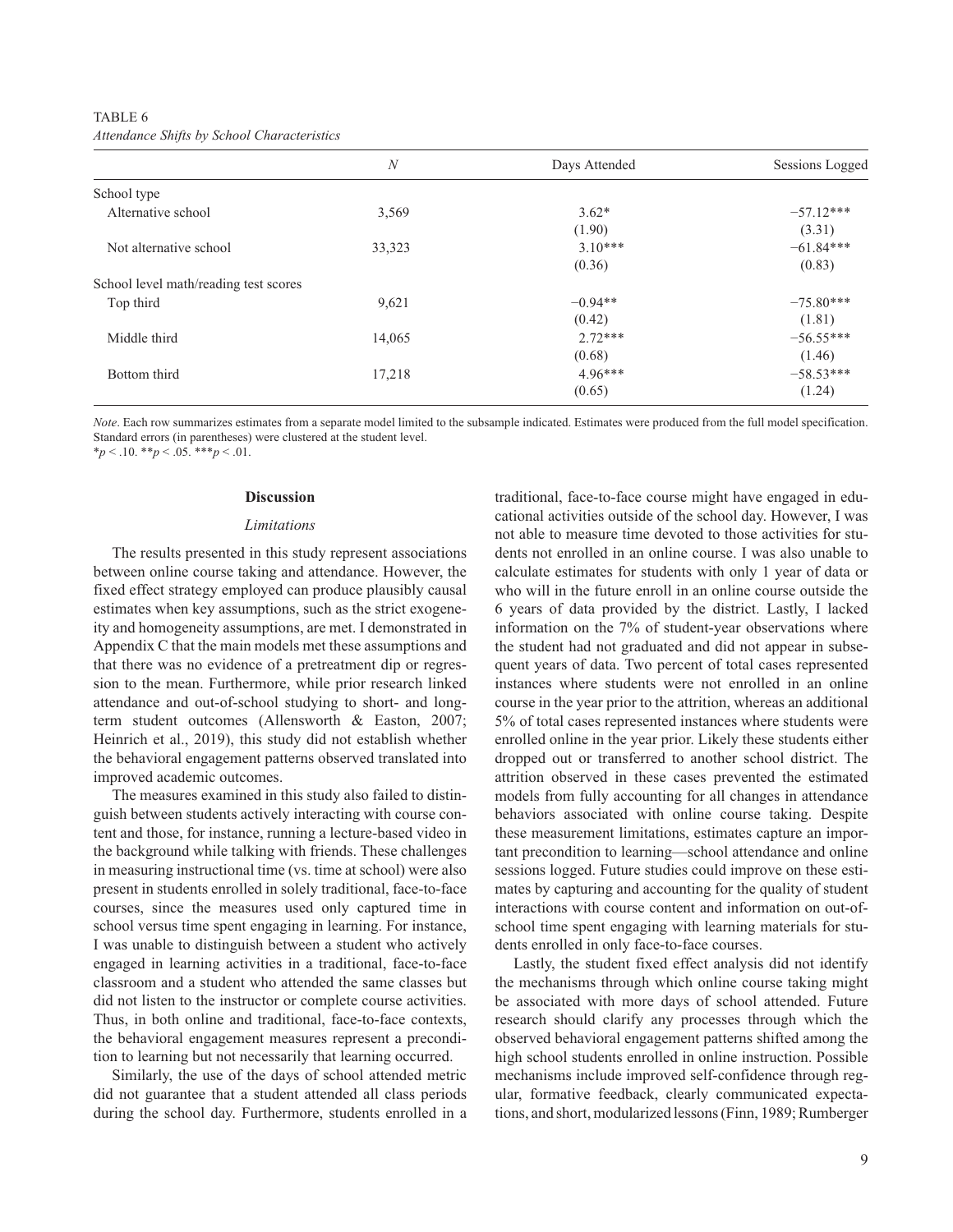& Lim, 2008). Alternatively, students might find the selfcontained computer labs provided opportunities to reestablish more positive learner identities (Finn, 1989; Rumberger & Lim, 2008). These hypotheses were consistent with findings that the most marginalized student populations experienced the largest increases in days of school attended when enrolled in an online course. However, the empirical strategy employed in this study did not allow me to draw conclusions toward that end.

## *Implications for Research and Practice*

This study extends current literature on attendance and behavioral engagement patterns among high school students and students enrolled in online courses. Overall, students attended around 3 more days of school a year when enrolled in an online course. This finding is consistent with research showing contemporaneous achievement benefits to online high school course taking in Florida (Hart, Berger, Jacob, Loeb, & Hill, 2019). An additional 3 days of school translates into an approximately 2 percentage point increase in attendance, which is only slightly smaller than the 3 percentage point increase in attendance identified by Tran and Gershenson (2018) as a result of a 10 student decrease in class size. Online course takers also logged significantly fewer sessions per course, consistent with the district goal of allowing students to earn credit more quickly through online courses. Results were robust to alternative model specifications and met the assumptions required for the use of a student fixed effect strategy.

The one prior study that examined student engagement in online courses at the high school level used self-reported engagement measures and a program model designed for students to complete instruction during the school day. That study identified no significant difference in engagement between students randomly assigned to an online versus face-to-face course (Heppen et al., 2017). Specific to attendance, there appeared to be few negative ramifications to student enrollment in online courses in this study. Concerns regarding limited access for some students to Internetenabled devices for out-of-school work on online courses did not appear to limit the ability of students who qualified for FRL to benefit from online course taking. Considering that engagement becomes increasingly stable as students progress through their education (Gottfried, Fleming, & Gottfried, 2001), the moderate shifts in attendance patterns among high school students enrolled in online courses identified in this study have practical significance and implications. Based on ES estimates identified in prior studies, reducing absences by around 3 days of school a year might translate into small increases in reading and math test scores (Gershenson et al., 2017).

Consistent with the frustration-self-esteem model, students who enrolled in more courses online in a given year and students who previously failed more courses demonstrated larger increases in days of school attended (Finn, 1989; Rumberger & Lim, 2008). These shifts might be due to the structure of the online courses that chunked course content into small sections completable during a single class period and regularly communicated progress toward completion (Newmann et al., 1992; Wang & Holcombe, 2010). Furthermore, in contrast to my hypothesis that students with greater isolation from general education classes through the completion of more coursework online would demonstrate lower rates of behavioral engagement, the opposite appeared true for most students. Based on these findings and classroom observations, it is possible that instead, depending on the learning environment and interactions with lab monitors and peers, the more contained computer lab might have provided the sense of community a student needed to reengage in learning (Brion-Meisels, 2016; Darling-Aduana et al., 2019; Newmann et al., 1992).

Positively, theory as well as descriptive analyses in the sample studied lends plausibility to assertions that students' improved behaviors (where observed) would likely lead to improved cognitive and emotional engagement, as well as subsequent achievement, by fulfilling students' need for competency and a sense of belonging (Heinrich et al., 2019; Newmann et al., 1992; Rumberger & Lim, 2008). Prior research identifying improved contemporaneous and subsequent achievement outcomes for students completing online credit recovery courses lends additional credibility to this possibility (Hart et al., 2019). For students at risk of dropping out of high school, the possibility to earn course credit quicker than feasible through traditional, face-to-face instruction was likely a motivator and advantage to online instruction independent of whether online instruction encouraged the development of more positive learner identities or subsequent academic success. However, the increased days of school attended observed among marginalized student populations when enrolled in online courses suggested that access to online courses also encouraged students to attend more school, representing a potentially beneficial spillover effect. Whether students had no other access to the technology required to complete online course content or online enrollment provided an alternative, explicit structure to demonstrate competency, increased school attendance represents a step in the right direction.

With additional research, many of the same strategies associated with increased behavioral engagement among students enrolled in online courses could potentially be applied to traditional or blended classrooms. For instance, students might benefit from the option to complete face-to-face as well as online courses over a shortened period. Similarly, providing incentives, such as progress toward course completion, for out-of-school time spent engaged with educational material might encourage increased time engaged. Providing regular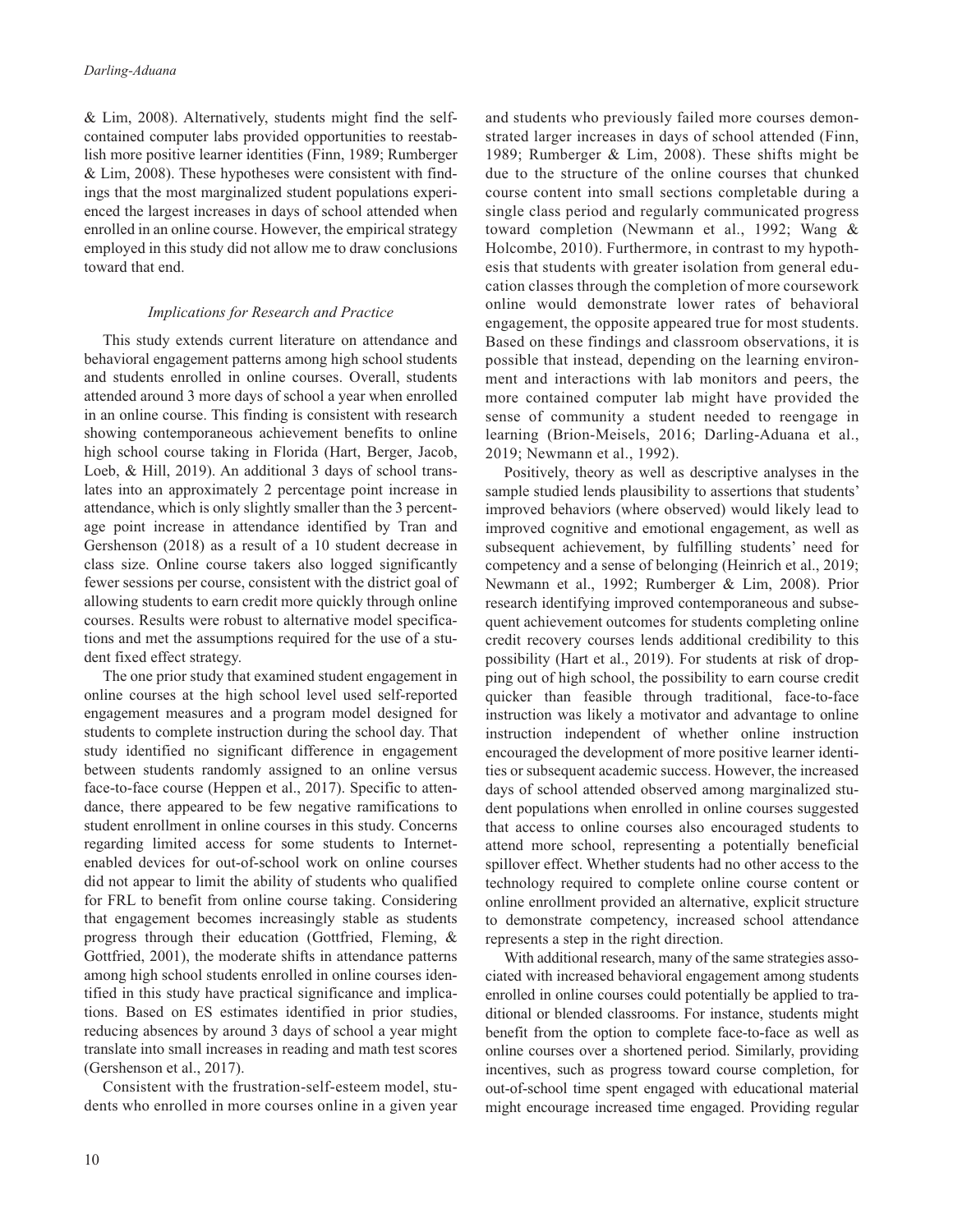From a larger policy perspective, the hybrid blended model of online course taking enacted in this district did not dampen student attendance. This is important as schools are increasingly held accountable for student attendance and often receive funding based on days of school attended (Bauer et al., 2018; Picciano & Seaman, 2009). Toward that end, this study identified positive associations between online course taking and student attendance among students with prior records of academic course failure and demonstrated that the online courses administered in this district allowed students, on average, to regain credit faster than feasible in a semester-long, face-to-face setting.

#### **Appendix A**

#### *Additional Sample Characteristics*

Since the district examined in this study used online courses most often for credit recovery, the following table provides sample characteristics and dependent variables for the sample limited to students who previously failed one or more courses. As seen in Appendix Table A1, among students who previously failed a course, there were fewer systematic differences between students who never enrolled in an online course and those who switched into or out of participating in an online course than when comparing the two groups without limiting the sample based on prior course failures.

# Appendix Table A1

*Sample Characteristics and Dependent Variables by Enrollment in an Online Course, Limited to Students Who Failed One or More Course Pretreatment*

|                                       |                | <b>Descriptive Statistics</b> |                 |                | t Test Compared With Switchers |
|---------------------------------------|----------------|-------------------------------|-----------------|----------------|--------------------------------|
|                                       | Never Enrolled | Switchers                     | Always Enrolled | Never Enrolled | Always Enrolled                |
| Free/reduced-price lunch              | 0.82           | 0.86                          | 0.82            | $-12.44$       | $-1.21$                        |
|                                       | (0.39)         | (0.35)                        | (0.39)          |                |                                |
| Special education                     | 0.27           | 0.25                          | 0.17            | 4.49           | $-1.86$                        |
|                                       | (0.44)         | (0.43)                        | (0.38)          |                |                                |
| English language learner              | 0.08           | 0.07                          | 0.03            | 6.15           | $-1.66$                        |
|                                       | (0.27)         | (0.25)                        | (0.16)          |                |                                |
| Student race: Black                   | 0.64           | 0.70                          | 0.75            | $-13.11$       | 1.11                           |
|                                       | (0.48)         | (0.46)                        | (0.44)          |                |                                |
| Student ethnicity: Hispanic           | 0.21           | 0.20                          | 0.16            | 1.75           | $-1.02$                        |
|                                       | (0.41)         | (0.40)                        | (0.37)          |                |                                |
| Number of courses failed pretreatment | 1.98           | 2.71                          | 2.68            | $-43.48$       | $-0.14$                        |
|                                       | (1.78)         | (1.82)                        | (1.54)          |                |                                |
| Days attended                         | 140.72         | 136.63                        | 126.27          | 11.06          | $-2.86$                        |
|                                       | (41.67)        | (37.96)                       | (38.99)         |                |                                |
| Sessions a year logged                | 140.72         | 114.24                        | 76.13           | 51.42          | $-6.20$                        |
|                                       | (41.67)        | (64.26)                       | (77.21)         |                |                                |
| Hours in class annually               | 93.81          | 93.24                         | 67.93           | 0.87           | $-2.95$                        |
|                                       | (27.78)        | (89.81)                       | (69.29)         |                |                                |
| $\overline{N}$                        | 20,880         | 25,870                        | 110             |                |                                |

*Note*. Standard deviations in parentheses.

However, there remained significant differences in student characteristics. Notably, students who ever enrolled in an online course continued to fail more courses pretreatment. Online course takers were also identified as Black and qualified for FRL more often than students with previous course failure who never enrolled in an online course, although the magnitude of this difference decreased when accounting for prior course failure. The difference in days of school attended and hours logged also decreased between the two groups.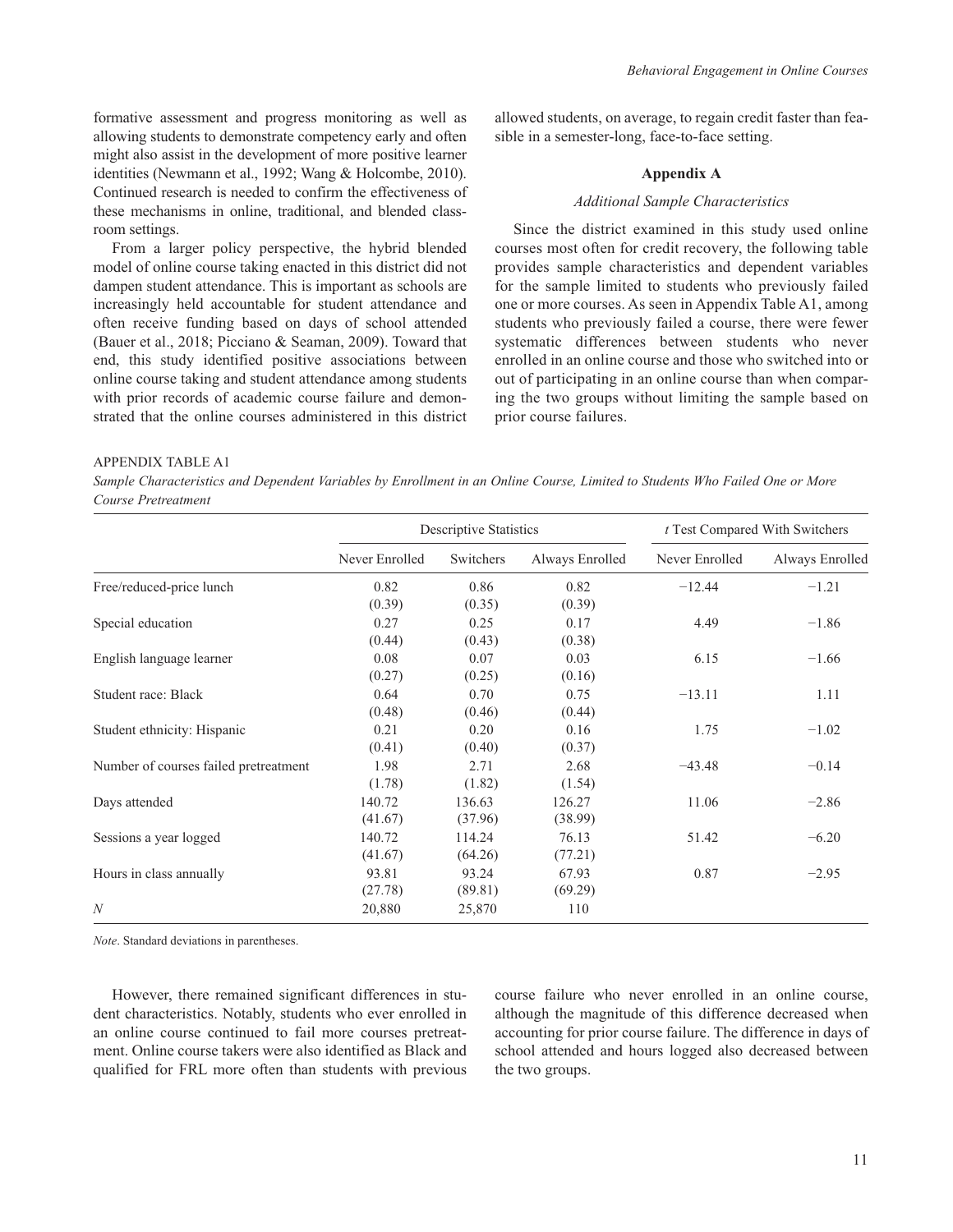## **Appendix B**

## *Supplemental Analyses Examining Hours in Class*

Although school attendance and sessions logged provide useful information, because online course takers can log into the course system for longer (or shorter) increments than the 200 minutes a week allotted in a students' schedule when

#### Appendix Table B1

*Hours in Class Annually Calculations and Assumptions*

enrolled in a traditional, face-to-face class, I provide below a supplemental analysis examining hours logged. This examination allowed me to draw conclusions about the total time spent completing a course without assuming students worked in the same 40-minute increments allotted in the district schedule. I provide additional information about how this measure was calculated in Appendix Table B1.

| Measure                       | Equation(s)                                                                                                                                                                                                        | Assumption(s)                                                                                                                                                                                                                |
|-------------------------------|--------------------------------------------------------------------------------------------------------------------------------------------------------------------------------------------------------------------|------------------------------------------------------------------------------------------------------------------------------------------------------------------------------------------------------------------------------|
| Hours in<br>class<br>annually | Online course takers: average hours logged<br>across all online courses completed<br>during the school year $\times$ 2<br>Not enrolled in any online courses: $y =$<br>$(180 - \text{days absent}) \times (40/60)$ | Information on hours logged provided in vendor data<br>was accurate.<br>Students not enrolled in online courses spent 40<br>minutes a day in each assigned course.<br>Equations also depend on the assumptions listed above. |

In the full model specifications, students logged an insignificantly different number of hours in their online courses  $(\beta = -1.11, SE = 1.29)$  compared with the number of hours attended in face-to-face courses during years when not enrolled in an online course. Students logged a statistically similar number of hours online (compared with the hours of class time attended during years in which they enrolled in only face-to-face classes) regardless of the number of online courses in which they enrolled ( $\beta$  = −0.99 to −0.47) or number of years in which they enrolled in an online course ( $\beta$  =  $-2.41$  to  $-1.62$ ). Combined with findings on fewer sessions logged online than when enrolled in fully face-to-face classes, this indicates that, on average, online course takers logged their instructional time in fewer, longer sessions.

Potential benefits in hours in class varied by student population, in the opposite direction of sessions logged, with students who failed no courses before online enrollment completing an additional 46 hours of instruction more than feasible in face-to-face courses. Students who were female, not identified as chronically absent, did not qualify for FRL, never repeated a grade, and failed no courses or fewer than one course per year before enrolling in an online course also logged additional hours when enrolled online. These findings might reflect better developed self-regulatory skills among students without previous course failures and greater access to Internet-enabled devices out-ofschool among students from more advantaged socioeconomic backgrounds (Broadbent & Poon, 2015; Kizilcec, Pérez-Sanagustín, & Maldonado, 2017; Ryan & Lewis, 2017). In fact, online course takers who did not qualify for FRL logged an average of 5% more (21% vs. 16%) of their online course time in the evenings versus during school hours. Additionally, students identified as Hispanic and White logged 11 and 25 more hours online than hours of class attended during years in which they only enrolled in face-to-face courses, while students identified as Black logged 9 fewer hours online. Due to residential segregation and neighborhood characteristics in the district, these differences likely reflect the same socioeconomic and achievement differences highlighted above.

Appendix Table B2 *Shifts in Hours of Class by Pretreatment Student Characteristics*

|                                 | N      | Hours in Class |
|---------------------------------|--------|----------------|
| Chronically absent pretreatment |        |                |
| Chronically absent              | 18,213 | $-4.49**$      |
|                                 |        | (1.63)         |
| Not chronically absent          | 11,112 | $12.91***$     |
|                                 |        | (3.38)         |

*(continued)*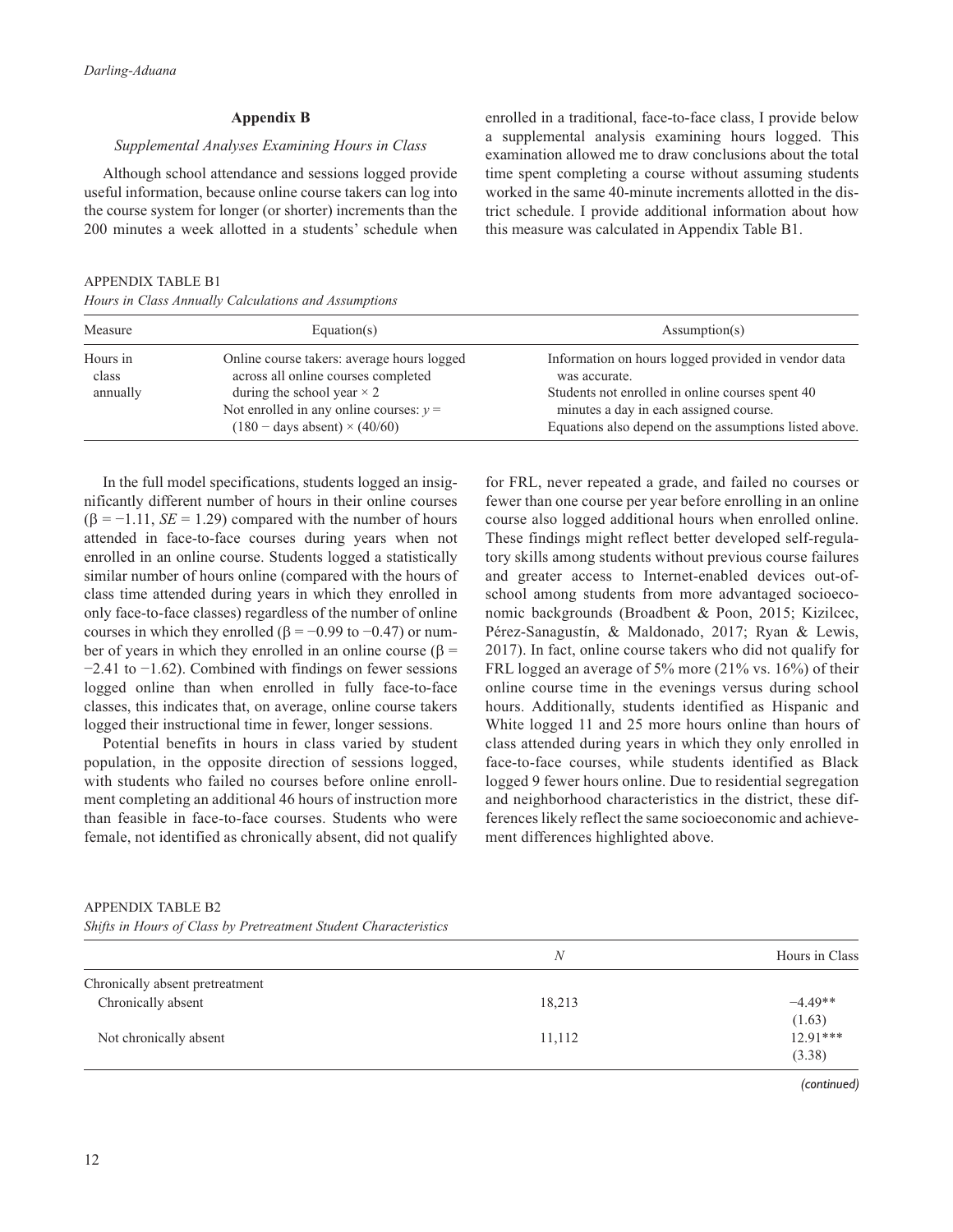#### Appendix Table B2 (continued)

|                                                          | $\cal N$ | Hours in Class |
|----------------------------------------------------------|----------|----------------|
| Free/reduced-price lunch status                          |          |                |
| Qualify for free/reduced-price lunch                     | 34,536   | $-3.74***$     |
|                                                          |          | (1.36)         |
| Do not qualify for free/reduced-price lunch              | 6,374    | 21.22***       |
|                                                          |          | (6.06)         |
| Gender                                                   |          |                |
| Male                                                     | 21,941   | $-7.76***$     |
|                                                          |          | (1.77)         |
| Female                                                   | 18,969   | $6.94***$      |
|                                                          |          | (1.97)         |
| Race/ethnicity                                           |          |                |
| <b>Black</b>                                             | 28,113   | $-8.87***$     |
|                                                          |          | (1.32)         |
| Hispanic                                                 | 8,160    | $10.91***$     |
|                                                          |          | (3.82)         |
| White                                                    | 3,225    | 24.82***       |
|                                                          |          | (7.36)         |
| Repeated one or more grades                              |          |                |
| Repeated                                                 | 8,020    | $-10.46***$    |
|                                                          |          | (3.16)         |
| Never repeated                                           | 32,890   | 4.89***        |
|                                                          |          | (1.73)         |
| Mean courses failed pretreatment                         |          |                |
| No courses failed                                        | 3,052    | 50.37***       |
|                                                          |          | (10.60)        |
| First quintile (between 0 and 1 courses)                 | 4,422    | 21.02***       |
|                                                          |          | (6.11)         |
| Second quintile $(1 to < 2 \text{ courses})$             | 5,505    | 1.22           |
|                                                          |          | (4.04)         |
| Third quintile $(2 \text{ to } \leq 3 \text{ courses})$  | 5,129    | $-2.67$        |
|                                                          |          | (4.02)         |
| Fourth quintile $(3 \text{ to } < 4.25 \text{ courses})$ | 5,383    | $-4.42$        |
|                                                          |          | (3.23)         |
| Fifth quintile $(4.25+)$ courses)                        | 5,321    | $-0.47$        |
|                                                          |          | (2.74)         |

*Note*. Grade-level models excluded grade fixed effects. Each row summarizes estimates from a separate model limited to the subsample indicated. Estimates were produced from the full model specification. Standard errors (in parentheses) were clustered at the student level. \**p* < .10. \*\**p* < .05. \*\*\**p* < .01.

Limitations to the analysis of hours in class included the assumption that each student received 200 minutes of instruction per course per week in the calculation of hours in class for students not enrolled in an online course, which likely introduced measurement error. Specific to potential bias, results from the analysis that examined only changes in student attendance patterns when enrolling in an online course for the first time (i.e., excluding any student switches from online to solely traditional courses) and excluding outliers (see Appendix C) indicated that main model estimates on the number of hours logged may be upwardly biased. The difference in estimates when only examining changes when a student enrolled in an online course for the

first time is likely due to systematic reassignment of less successful students from online to alternative learning settings. To the extent that matching between student needs and online course capabilities should be considered a feature of the program, it might be appropriate to consider the main estimates as the effect of treatment. However, these estimates should be interpreted with an understanding of which students were most likely to remain enrolled online versus stop online course enrollment in subsequent years. Specific to inconsistent estimates when including versus excluding outliers from the analysis, results should be interpreted with the understanding that hours logged varied widely across students with a small number of students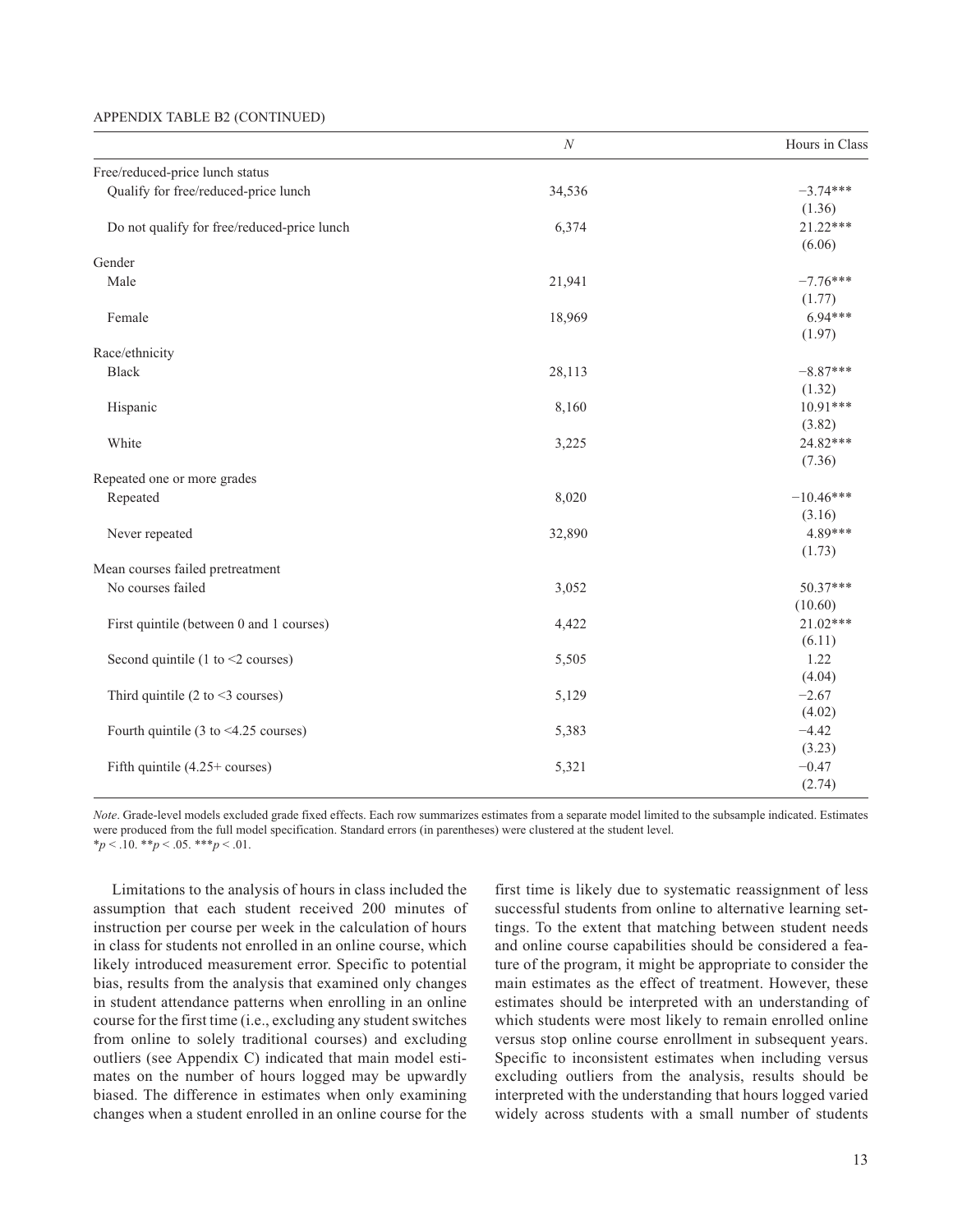drastically increasing their instructional hours, while the modal student was more likely to have reduced instructional time.

In conclusion, the average number of hours in class when enrolled in an online course remained comparable to the hours of instruction received by students through faceto-face instruction. However, supplemental analyses indicated that these results may be driven by a small number of extreme outliers, with the modal student logging fewer hours online than hours of face-to-face class attended. The main analyses demonstrated that students belonging to marginalized subgroups were more likely to attend more days of school when enrolled online, while students from relatively advantaged subgroups were more likely to log more hours when enrolled online. This speaks to an important potential benefit to the use of online course systems with students with more positive prior academic records, as students are most likely to benefit from technology when it facilitates more learning time (Means et al., 2009). If the goal of online learning is increasing opportunities to engage with course material to improve learning, then practitioners may wish to target students with higher records of prior achievement for online course taking (Heinrich et al., 2019; Means et al., 2009). This strategy may have the additional benefit of improving the learning

outcomes among the lower achieving students who remain in face-to-face classrooms (Heissel, 2016).

## **Appendix C**

#### *Tests of Robustness*

*Treatment-on-the-Treated Estimates.* My main estimates represented ITT estimates, since I identified students based on their enrollment versus participation in an online course. I also calculating TOT estimates by dividing the ITT estimates by the percentage treated (97%), which I defined as students who logged at least five sessions in the online course system, representing the equivalent of attending a week of school. Due to the large proportion of students who completed more than five sessions, the TOT estimates are qualitatively similar: 3.23 (vs. 3.15) days of school attended, 64.97 (vs. 63.18) fewer sessions logged, and 0.66 (vs. 0.64) fewer hours logged. Other than differences in online course activity, students excluded from the TOT estimate were qualitatively similar on most measures to students included in the estimate (see Appendix Table C1). Some significant differences include more students identified for special education services and more previous course failures among students who were assigned to an online course but logged fewer than 5 hours online.

Appendix Table C1

*Online Course Taker Characteristics and Dependent Variables by Activity*

|                                        | Logged ( $>$ 5 Hours) | Logged ( $\leq$ 5 Hours) | $t$ Test |
|----------------------------------------|-----------------------|--------------------------|----------|
| Free/reduced-price lunch               | 0.82                  | 0.84                     | $-1.61$  |
|                                        | (0.38)                | (0.37)                   |          |
| Special education                      | 0.21                  | 0.26                     | $-5.41$  |
|                                        | (0.41)                | (0.44)                   |          |
| English language learner               | 0.06                  | 0.07                     | $-2.82$  |
|                                        | (0.23)                | (0.26)                   |          |
| Student race: Black                    | 0.68                  | 0.72                     | $-3.45$  |
|                                        | (0.47)                | (0.45)                   |          |
| Student ethnicity: Hispanic            | 0.20                  | 0.17                     | 3.30     |
|                                        | (0.40)                | (0.38)                   |          |
| Failed one or more course pretreatment | 0.89                  | 0.91                     | $-1.49$  |
|                                        | (0.31)                | (0.29)                   |          |
| Number of courses failed pretreatment  | 2.49                  | 2.87                     | $-6.02$  |
|                                        | (1.94)                | (2.09)                   |          |
| Days attended                          | 139.47                | 122.75                   | 19.35    |
|                                        | (35.80)               | (44.23)                  |          |
| Sessions a year logged                 | 82.94                 | 5.81                     | 43.68    |
|                                        | (78.99)               | (5.00)                   |          |
| Hours in class annually                | 106.70                | 2.51                     | 30.56    |
|                                        | (152.55)              | (1.32)                   |          |
| $\boldsymbol{N}$                       | 18,271                | 2,002                    |          |

*Note*. Standard deviations in parentheses.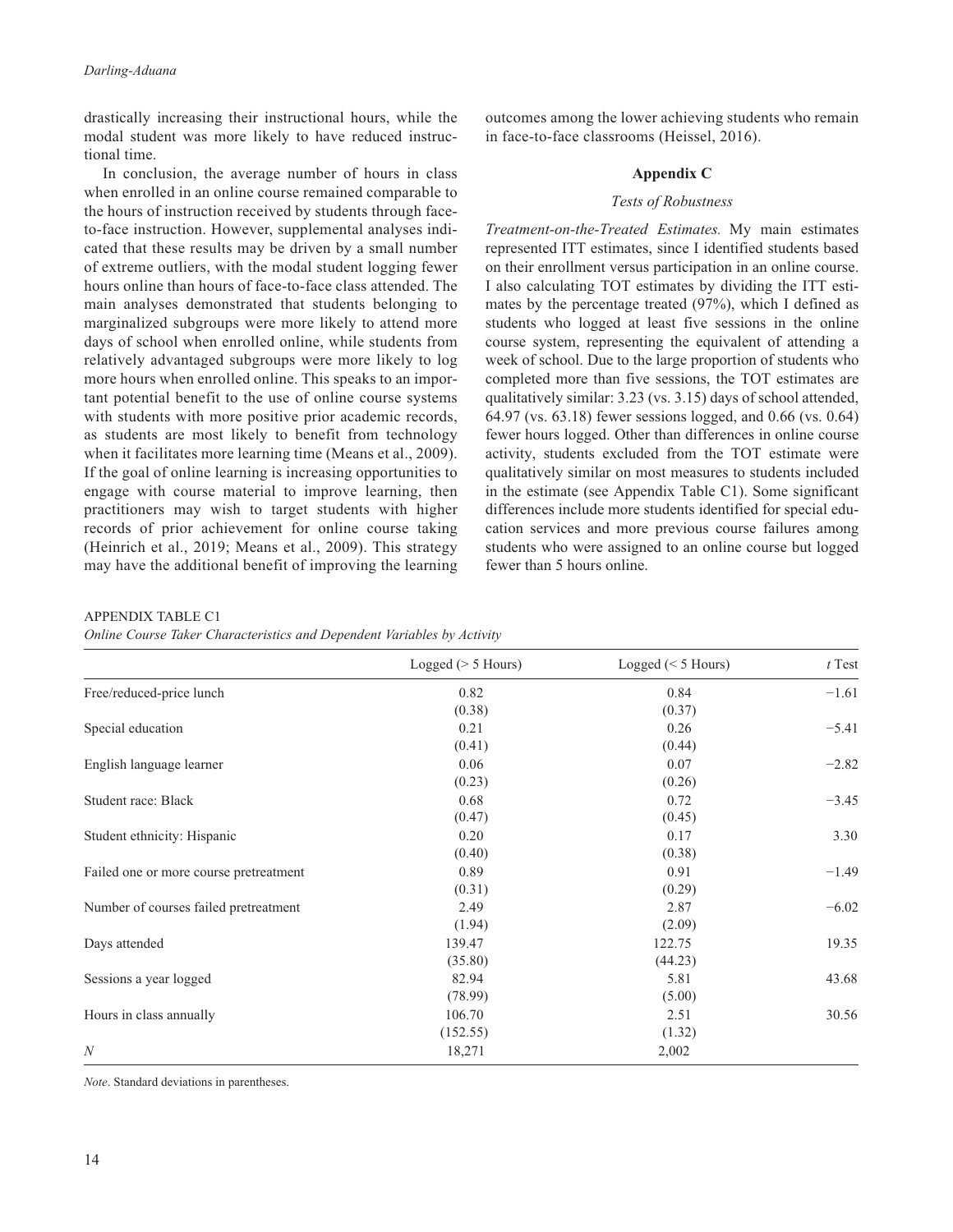I also examined attendance shifts on students' first enrollment in an online course to determine whether enrollment in an online course changed students' academic behavior trajectory even after students were no longer enrolled in an online course. This is important to examine as otherwise treatment effects may be overestimated. Lab monitors sometimes reassigned students struggling to complete content online to face-to-face or blended courses, particularly in later years of program implementation, and thus students experiencing success in their online courses might remain enrolled online longer than students who demonstrated less success (Heinrich et al., 2019). Estimates indicated that students attended approximately the same days of school a year (2.78 vs. 3.32), logged one more session (−62 vs. −63), and logged 9 fewer hours a year (−10 vs. −1) than estimates that accounted for whether students continued to enroll online in subsequent years. While these differences were minimal, they indicated that the main estimates for hours in class might be upwardly biased due to selection.

*Sensitivity to Outliers.* One challenge to using the sessions and hours logged online measures includes the possibility for students to log an extremely large number of sessions and hours. This occurred in a handful of cases, resulting in a right skew to the distribution. The idle-to-active time ratio of outliers was comparable to the ratio reported for other online course takers, providing evidence that these outliers represent plausible cases. However, due to concerns that this might bias estimates, I ran the same model excluding the top 1% of dependent variable outliers as a sensitivity check. As shown in Appendix Table C2, there was no shift in the estimate for days of school attended because there were no outliers on this variable. However, the estimate on sessions logged decreased from −63 to −78 and the hours of class logged decreased from −1 to −37. The large shifts in sessions and hours logged online indicate the need for caution when interpreting the main results, as the experiences of a small number of students appear to have a large influence on the overall estimates.

# Appendix Table C2

*Full Model Sensitivity Tests*

|                                             | N         | Days Attended       | Sessions Logged       | Hours in Class        |
|---------------------------------------------|-----------|---------------------|-----------------------|-----------------------|
| After first online enrollment               | 40.910    | $2.78***$<br>(0.51) | $-62.01***$<br>(1.13) | $-10.06***$<br>(1.74) |
| Top 1% dependent variable outliers excluded | $40.910*$ | $3.32***$<br>(0.34) | $-78.07***$<br>(0.57) | $-37.41***$<br>(0.51) |

*Note*. There were no outliers in days attended. 1,535 and 2,314 students were dropped when estimating sessions and hours logged, respectively. Each cell summarizes estimates from a separate model.

*Homogeneity Assumption.* There are also several assumptions and limitations specific to the use of a fixed effect strategy that requires testing. First, the usefulness of a fixed effect strategy relies on a belief that the characteristics that influence the outcome of interest are in fact fixed over time or otherwise controlled for in the model. Prior research established that measures such as the number of credits earned in ninth grade and ninth grade attendance are strong predictors of on-time graduation (Allensworth, 2013; Kemple, Segeritz, & Stephenson, 2013; Mac Iver & Messel, 2013). This demonstrates that many aspects of academic behaviors that contribute to achievement are relatively constant throughout a students' high school education. To test this assumption and the credibility of the homogeneity assumption required to generalize beyond the reduced sample, I generated estimates from the following ordinary least squares (OLS) model for both the reduced and full samples.

$$
y_{\text{isgt}} = \beta_0 + \beta_1 \text{online}_{\text{isgt}} + X_{\text{isgt}} \beta_j + \delta_{\text{stg}} + \varepsilon_{\text{isgt}} \tag{A1}
$$

In addition to the covariates included in the student fixed effect models, I added a student-level indicator for whether they ever enrolled in an online course, which was implicitly controlled for in the student fixed effect models. I estimated the above model both including and excluding pretreatment measures of achievement, such as attendance, credits attempted, credits earned, and a binary for course failure. The observation of minimal variations in the estimates generated between these models would strengthen claims that the fixed effect models account for most relevant variation.

Results indicated that the inclusion of a lagged dependent variable (and other variables associated with selection into treatment) was necessary for consistent days attended but not sessions estimates between OLS and fixed effect models (see Appendix Table C3). The fact that OLS models with lagged variables estimated coefficients for days of school attended and sessions logged consistent with fixed effect models lends credibility to claims that the fixed effect strategy employed accounted for lagged measures of the dependent variables. The coefficients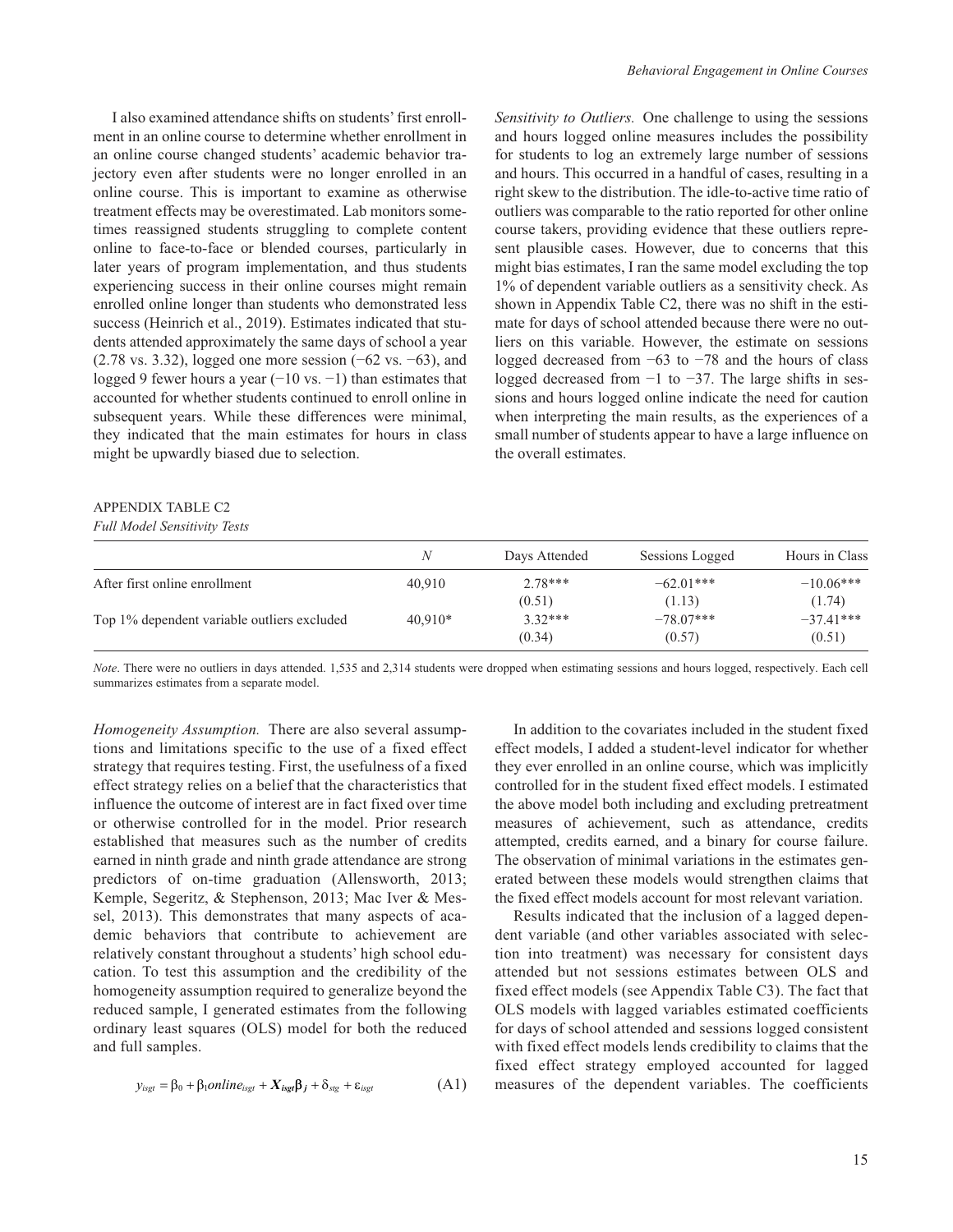estimated for sessions and hours logged demonstrated less consistency between OLS with lagged variables and fixed effect estimates. However, these results still provide helpful information, as fixed effect and value-added estimates often bound the true effect (Angrist & Pischke, 2008). This occurs because often selection into treatment depends on both the static unobservables controlled for using student fixed effects and dynamic unobservables accounted for through the inclusion of the lagged dependent variable (Angrist & Pischke, 2008). Apart from minor changes in magnitude or significance, the inclusion of cases from the full sample did not change the interpretation of estimates calculated when restricted to the reduced sample used in the student fixed effect analyses. This lends credibility to the homogeneity assumption and thus the likelihood that results may generalize beyond the reduced sample.

#### Appendix Table C3

*Examining Attendance Shifts Without Students Fixed Effects*

|                                    | $\boldsymbol{N}$ | Days Attended | Sessions Logged | Hours in Class |
|------------------------------------|------------------|---------------|-----------------|----------------|
| Switchers only                     | 40,910           | 0.55          | $-65.20***$     | $-0.14$        |
|                                    |                  | (0.37)        | (0.68)          | (1.16)         |
| Switchers with lagged variables    | 28,584           | $2.39***$     | $-57.77***$     | $5.96***$      |
|                                    |                  | (0.44)        | (0.88)          | (1.43)         |
| All students                       | 123,833          | $-0.83**$     | $-65.26***$     | 0.46           |
|                                    |                  | (0.33)        | (0.61)          | (1.05)         |
| All students with lagged variables | 64,455           | $1.19***$     | $-57.11***$     | $6.63***$      |
|                                    |                  | (0.41)        | (0.82)          | (1.37)         |

*Note*. Full sample ordinary least squares regression also include an indicator for whether the student ever enrolled in an online course, since this information was implicitly incorporated in the fixed effect models. Each row summarizes estimates from a separate model limited to the subsample indicated. Estimates were produced from the full model specification. Standard errors (in parentheses) were clustered at the student level.

 $*_{p}$  < .10.  $*_{p}$  < .05.  $*_{p}$  < .01.

*Strict Exogeneity Assumption.* I conducted several additional validity checks to examine the extent to which the models met assumptions required for the use of student fixed effects. To test for strict exogeneity, I predicted next year online course taking from residuals estimated based on current year models. If residuals from current year models were associated with next year outcomes, this would violate the assumption. Although results indicated significant associations, the largest coefficient observed was smaller than 0.01 (refer to Appendix Table C4). Model  $R^2$  values also indicated that current year residuals contained nominal information about next year online course taking. Thus, significant coefficients might indicate more about the high level of power in the study than a violation of strict exogeneity.

# Appendix Table C4

#### *Sensitivity Tests*

|                                                                                         | Days Attended | Sessions Logged | Hours in Class |
|-----------------------------------------------------------------------------------------|---------------|-----------------|----------------|
| Predicting next year enrollment from current year residuals $(N = 28,447)$              | $-0.00**$     | $-0.00**$       | $-0.00*$       |
|                                                                                         | (0.00)        | (0.00)          | (0.00)         |
| Placebo falsification test 1 year pretreatment (pretreatment cases only, $N = 14,019$ ) | $-0.18$       | $-0.18$         | $-0.12$        |
|                                                                                         | (0.90)        | (0.90)          | (0.60)         |
| Placebo falsification test 1 year before ending online course enrollment (treatment)    | 0.07          | 4.06            | 2.19           |
| cases only, $N = 9,274$                                                                 | (1.34)        | (4.11)          | (7.85)         |

*Note*. Each row summarizes estimates from a separate model limited to the subsample indicated. Estimates were produced from the full model specification. Standard errors (in parentheses) were clustered at the student level. \**p* < .10. \*\**p* < .05. \*\*\**p* < .01.

*Testing for Evidence of Pretreatment Dips and Regression to the Mean.* Next, also reported in Appendix Table C4, I examined whether there was evidence of pretreatment dips using a placebo falsification test. I implemented the test by incorrectly identifying 1 year before the actual switch as the year in which treatment occurred or ended. I limited the test examining the switch *to* online course taking using only pretreatment cases and the test examining the switch *from*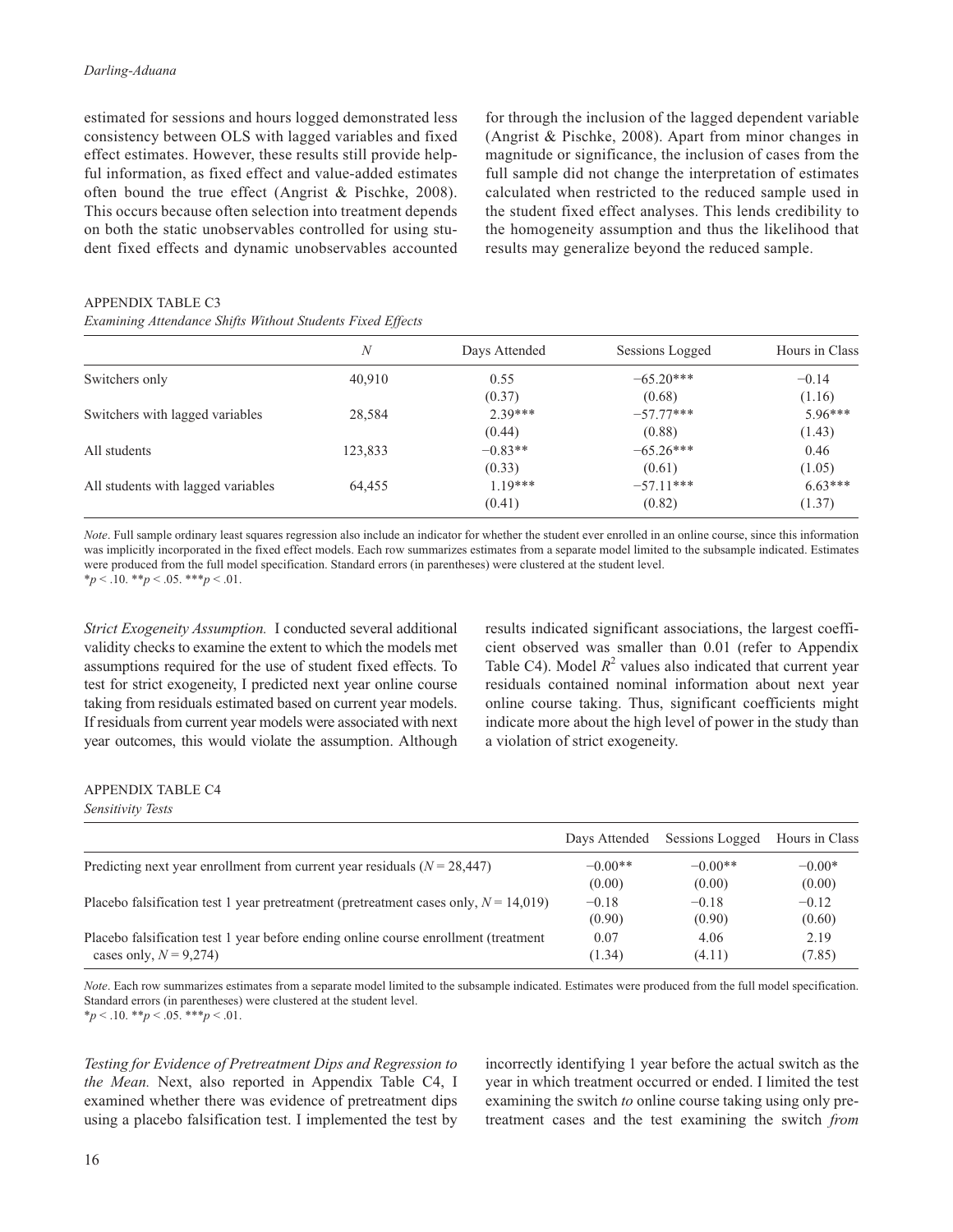online course taking using only treatment cases to prevent incorrectly attributing actual changes in response to treatment to placebo years. If I identified a significant coefficient prior to enrollment in an online course, this would indicate that there was something different about the dependent variable(s) in the year prior to assignment that might make it look like students responded a certain way to treatment when in reality students might be returning to some sort of preexisting equilibrium. This is often a concern when the assignment to treatment is associated with prior year measures of the dependent variable. However, no significant treatment effects were identified indicating that the observed treatment effects could not be attributed to regression to the mean following pretreatment dips.

#### **Acknowledgments**

I would like to thank Carolyn Heinrich, Seth Gershenson, and peer reviewer for their instrumental feedback; the William T. Grant Foundation for generous funding of this research; researchers employed by the ed-tech vendor for their support in accessing data from the online instructional system; school district staff for their assistance in providing student record data and support of the project data analysis and fieldwork; and Vanderbilt University and the Wisconsin Evaluation Collaborative at the Wisconsin Center for Education Research, University of Wisconsin Madison, for ongoing support of this initiative.

## **ORCID iD**

Jennifer Darling-Aduana **D** [https://orcid.org/0000-0002-7940-](https://orcid.org/0000-0002-7940-5662) [5662](https://orcid.org/0000-0002-7940-5662)

## **References**

- Ahn, J. (2011). Policy, technology, and practice in cyber charter schools: Framing the issues. *Teachers College Record*, *113*(1), 1–26.
- Allensworth, E. M. (2013). The use of ninth-grade early warning indicators to improve Chicago schools. *Journal of Education for Students Placed at Risk (JESPAR)*, *18*(1), 68–83. doi:10.10 80/10824669.2013.745181
- Allensworth, E. M., & Easton, J. Q. (2007). *What matters for staying on-track and graduating in Chicago Public Highs Schools: A close look at course grades, failures, and attendance in the freshman year*. Chicago, IL: Consortium on Chicago School Research.
- Alpert, W. T., Couch, K. A., & Harmon, O. R. (2016). A randomized assessment of online learning. *American Economic Review*, *106*, 378–382. doi:10.1257/aer.p20161057
- Angrist, J. D., & Pischke, J. S. (2008). *Mostly harmless econometrics: An empiricist's companion*. Princeton, NJ: Princeton University Press.
- Bakia, M., Shear, L., Toyama, Y., & Lasseter, A. (2012). *Understanding the implications of online learning for educational productivity*. Washington, DC: U.S. Department of Education.
- Balfanz, R., & Byrnes, V. (2006). Closing the mathematics achievement gap in high poverty middle schools: Enablers and

constraints. *Journal of Education for Students Placed at Risk*, *11*, 143–159. doi:10.1207/s15327671espr1102\_2

- Bambara, C. S., Harbour, C. P., Davies, T. G., & Athey, S. (2009). Delicate engagement: The lived experience of community college students enrolled in high-risk online courses. *Community College Review*, *36*, 219–238. doi:10.1177/0091552108327187
- Battin-Pearson, S., Newcomb, M. D., Abbott, R. D., Hill, K. G., Catalano, R. F., & Hawkins, J. D. (2000). Predictors of early high school dropout: A test of five theories. *Journal of Educational Psychology*, *92*, 568–582.
- Bauer, L., Liu, P., Schanzenbach, D. W., & Shambaugh, J. (2018). *Reducing chronic absenteeism under the Every Student Succeeds Act*. Washington, DC: Hamilton Project, Brookings Institute.
- Bettinger, E. P., Fox, L., Loeb, S., & Taylor, E. S. (2017). Virtual classrooms: How online college courses affect student success. *American Economic Review*, *107*, 2855–2875. doi:10.1257/ aer.20151193
- Brion-Meisels, G. (2016). "It starts out with little things": An exploration of urban adolescents' support-seeking strategies in the context of school. *Teachers College Record*, *118*, 1–38.
- Broadbent, J., & Poon, W. L. (2015). Self-regulated learning strategies & academic achievement in online higher education learning environments: A systematic review. *Internet and Higher Education*, *27*, 1–13.
- Christensen, C. M., Horn, M. B., & Staker, H. (2013). *Is K-12 blended learning disruptive? An introduction to the theory of hybrids* (Clayton Christensen Institute for Disruptive Innovation). Retrieved from [https://pdfs.semanticscholar.org](https://pdfs.semanticscholar.org/833a/f8af5714721146114c1aec01129792e43dc1.pdf?_ga=2.111056064.451439516.1571988021-517892557.1556091613) [/833a/f8af5714721146114c1aec01129792e43dc1.pdf?\\_ga=2.](https://pdfs.semanticscholar.org/833a/f8af5714721146114c1aec01129792e43dc1.pdf?_ga=2.111056064.451439516.1571988021-517892557.1556091613) [111056064.451439516.1571988021-517892557.1556091613](https://pdfs.semanticscholar.org/833a/f8af5714721146114c1aec01129792e43dc1.pdf?_ga=2.111056064.451439516.1571988021-517892557.1556091613)
- Collins, A., & Halverson, R. (2009). *Rethinking education in the age of technology: The digital revolution and schooling in America*. New York, NY: Teachers College Press.
- Corville-Smith, J., Ryan, B. A., Adams, G. R., & Dalicandro, T. (1998). Distinguishing absentee students from regular attenders: The combined influence of personal, family, and school factors. *Journal of Youth and Adolescence*, *27*, 629–640.
- Darling-Aduana, J., Good, A., & Heinrich, C. J. (2019). Mapping the inequity implications of help-seeking in online credit-recovery classrooms. *Teachers College Record*, *121*, 11.
- Darling-Aduana, J., & Heinrich, C. J. (2018). The role of teacher capacity and instructional practice in the integration of educational technology for emerging bilingual students. *Computers & Education*, *126*, 417–432. doi:10.1016/j. compedu.2018.08.002
- Farrington, C. A., Roderick, M., Allensworth, E., Nagaoka, J., Keyes, T. S., Johnson, D. W., & Beechum, N. O. (2012). *Teaching adolescents to become learners: The role of noncognitive factors in shaping school performance—A critical literature review*. Chicago, IL: Consortium on Chicago School Research.
- Finn, J. D. (1989). Withdrawing from school. *Review of Educational Research*, *59*, 117–142. doi:10.3102/00346543059002117
- Fredricks, J. A., Blumenfeld, P. C., & Paris, A. H. (2004). School engagement: Potential of the concept, state of the evidence. *Review of Educational Research*, *74*, 59–109. doi:10. 3102/00346543074001059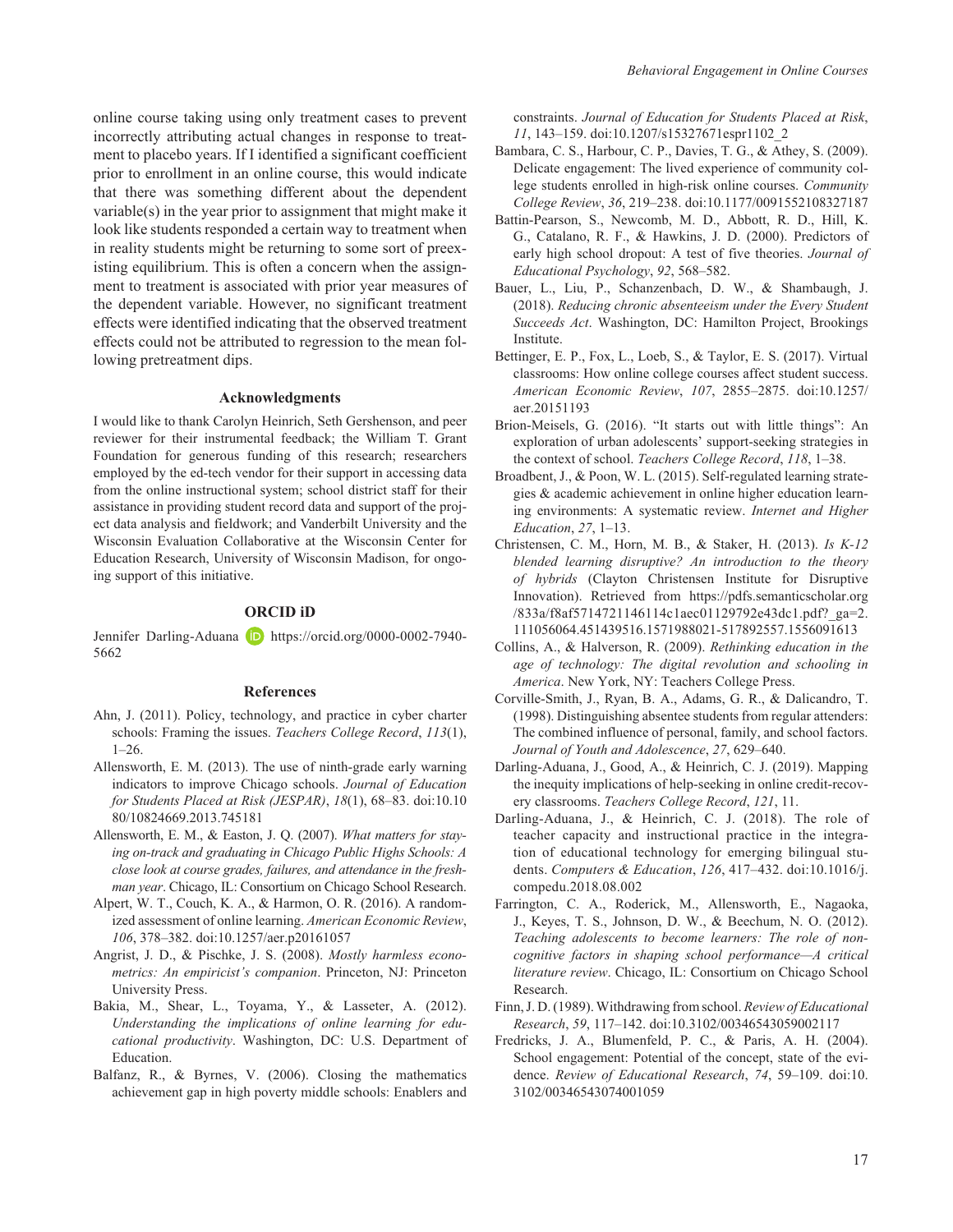- Gemin, B., Pape, L., Vashaw, L., & Watson, J. (2015). *Keeping pace with K-12 digital learning: An annual review of policy and practice*. Durango, CO: Evergreen Education Group.
- Gershenson, S., Jacknowitz, A., & Brannegan, A. (2017). Are student absences worth the worry in U.S. primary schools? *Education Finance and Policy*, *12*, 137–165. doi:10.1162/ EDFP\_a\_00207
- Goodman, J., Melkers, J., & Pallais, A. (2016). *Can online delivery increase access to education?* (No. w22754). Washington, DC: National Bureau of Economic Research.
- Gottfried, M. A. (2011). The detrimental effects of missing school: Evidence from urban siblings. *American Journal of Education*, *117*, 147–182. doi:10.1086/657886
- Gottfried, M. A. (2014). Chronic absenteeism and its effects on students' academic and socioemotional outcomes. *Journal of Education for Students Placed at Risk*, *19*(2), 53–75. doi:10.1 080/10824669.2014.962696
- Gottfried, A. E., Fleming, J. S., & Gottfried, A. W. (2001). Continuity of academic intrinsic motivation from childhood through late adolescence: A longitudinal study. *Journal of Educational Psychology*, *93*, 3–13. doi:10.1037/0022-0663. 93.1.3
- Gottfried, M. A., & Gee, K. A. (2017). Identifying the determinants of chronic absenteeism: A bioecological systems approach. *Teachers College Record*, *119*(7), 1–34.
- Hart, C. M., Berger, D., Jacob, B., Loeb, S., & Hill, M. (2019). Online learning, offline outcomes: Online course taking and high school student performance. *AERA Open*, *5*(1). doi:10.1177/ 2332858419832852
- Heinrich, C. J., Darling-Aduana, J., Good, A., & Cheng, H. (2019). A look inside online educational settings in high school: Promise and pitfalls for improving educational opportunities and outcomes. *American Educational Research Journal*. Advance online publication. doi:10.3102/0002831219838776
- Heissel, J. (2016). The relative benefits of live versus online delivery: Evidence from virtual algebra 1 in North Carolina. *Economics of Education Review*, *53*, 99–115. doi:10.1016/j. econedurev.2016.05.001
- Henry, K. L., Knight, K. E., & Thornberry, T. P. (2012). School disengagement as a predictor of dropout, delinquency, and problem substance use during adolescence and early adulthood. *Journal of Youth and Adolescence*, *41*, 156–166.
- Heppen, J. B., Sorensen, N., Allensworth, E., Walters, K., Rickles, J., Taylor, S. S., & Michelman, V. (2017). The struggle to pass algebra: Online vs. face-to-face credit recovery for at-risk urban students. *Journal of Research on Educational Effectiveness*, *10*, 272–296. doi:10.1080/19345747.2016.1168500
- Hohlfeld, T. N., Ritzhaupt, A. D., Dawson, K., & Wilson, M. L. (2017). An examination of seven years of technology integration in Florida schools: Through the lens of the levels of digital divide in schools. *Computers & Education*, *113*, 135–161. doi:10.1016/j.compedu.2017.05.017
- Jackson, C. K. (2018). What do test scores miss? The importance of teacher effects on non–test score outcomes. *Journal of Political Economy*, *126*, 2072–2107.
- Jacob, B., Berger, D., Hart, C., & Loeb, S. (2016). Can technology help promote equality of educational opportunities? *Russell Sage Foundation Journal of the Social Sciences*, *2*, 242–271. doi:10.7758/RSF.2016.2.5.12
- Jaggars, S. S. (2014). Choosing between online and face-to-face courses: Community college student voices. *American Journal of Distance Education*, *28*, 27–38. doi:10.1080/08923647.201 4.867697
- Joyce, T., Crockett, S., Jaeger, D. A., Altindag, O., & O'Connell, S. D. (2015). Does classroom time matter? *Economics of Education Review*, *46*, 64–77. doi:10.1016/j.econedurev.2015.02.007
- Kemple, J. J., Segeritz, M. D., & Stephenson, N. (2013). Building on-track indicators for high school graduation and college readiness: Evidence from New York City. *Journal of Education for Students Placed at Risk (JESPAR)*, *18*(1), 7–28. doi:10.1080/1 0824669.2013.747945
- Kizilcec, R. F., Pérez-Sanagustín, M., & Maldonado, J. J. (2017). Self-regulated learning strategies predict learner behavior and goal attainment in Massive Open Online Courses. *Computers & Education*, *104*, 18–33.
- Lamdin, D. J. (1996). Evidence of student attendance as an independent variable in education production functions. *Journal of Educational Research*, *89*, 155–162. doi:10.1080/00220671.19 96.9941321
- Levy, M. S. (2011). Migrant laptops: Extending the academic day for the children of farm workers and their credit recovery via laptops. *Computers in the Schools: Interdisciplinary Journal of Practice, Theory, and Applied Research*, *28*, 140–157. doi:10.1 080/07380569.2011.577396
- Mac Iver, M. A., & Messel, M. (2013). The ABCs of keeping on track to graduation: Research findings from Baltimore. *Journal of Education for Students Placed at Risk (JESPAR)*, *18*(1), 50– 67. doi:10.1080/10824669.2013.745207
- Marks, H. M. (2000). Student engagement in instructional activity: Patterns in the elementary, middle, and high school years. *American Educational Research Journal*, *37*, 153–184. doi:10.3102/00028312037001153
- Means, B., Toyama, Y., Murphy, R., Bakia, M., & Jones, K. (2009). *Evaluation of evidence-based practices in online learning: A meta-analysis and review of online learning studies*. Washington, DC: U.S. Department of Education.
- Newmann, F. (1981). Reducing student alienation in high schools: Implications of theory. *Harvard Educational Review*, *51*, 546–564.
- Newmann, F. M., Wehlage, G. G., & Lamborn, S. (1992). The significance and sources of student engagement. In F. Newmann (Ed.), *Student engagement and achievement in American secondary schools* (pp. 11–39). New York, NY: Teachers College Press.
- Nichols, J. D. (2003). Prediction indicators for students failing the state of Indiana high school graduation exam. *Preventing School Failure*, *47*, 112–120. doi:10.1080/10459880309604439
- Picciano, A. G., & Seaman, J. (2009). *K-12 online learning: A 2008 follow-up of the survey of U.S. school district administrators*. Newburyport, MA: Sloan Consortium.
- Powell, A., Roberts, V., & Patrick, S. (2015). *Using online learning for credit recovery: Getting back on track to graduation*. Vienna, VA: International Association for K-12 Online Learning (iNACOL).
- Ream, R. K., & Rumberger, R. W. (2008). Student engagement, peer social capital, and school dropout among Mexican American and non-Latino white students. *Sociology of Education*, *81*, 109–139. doi:10.1177/003804070808100201
- Rumberger, R. W. (1995). Dropping out of middle school: A multilevel analysis of students and schools. *American*